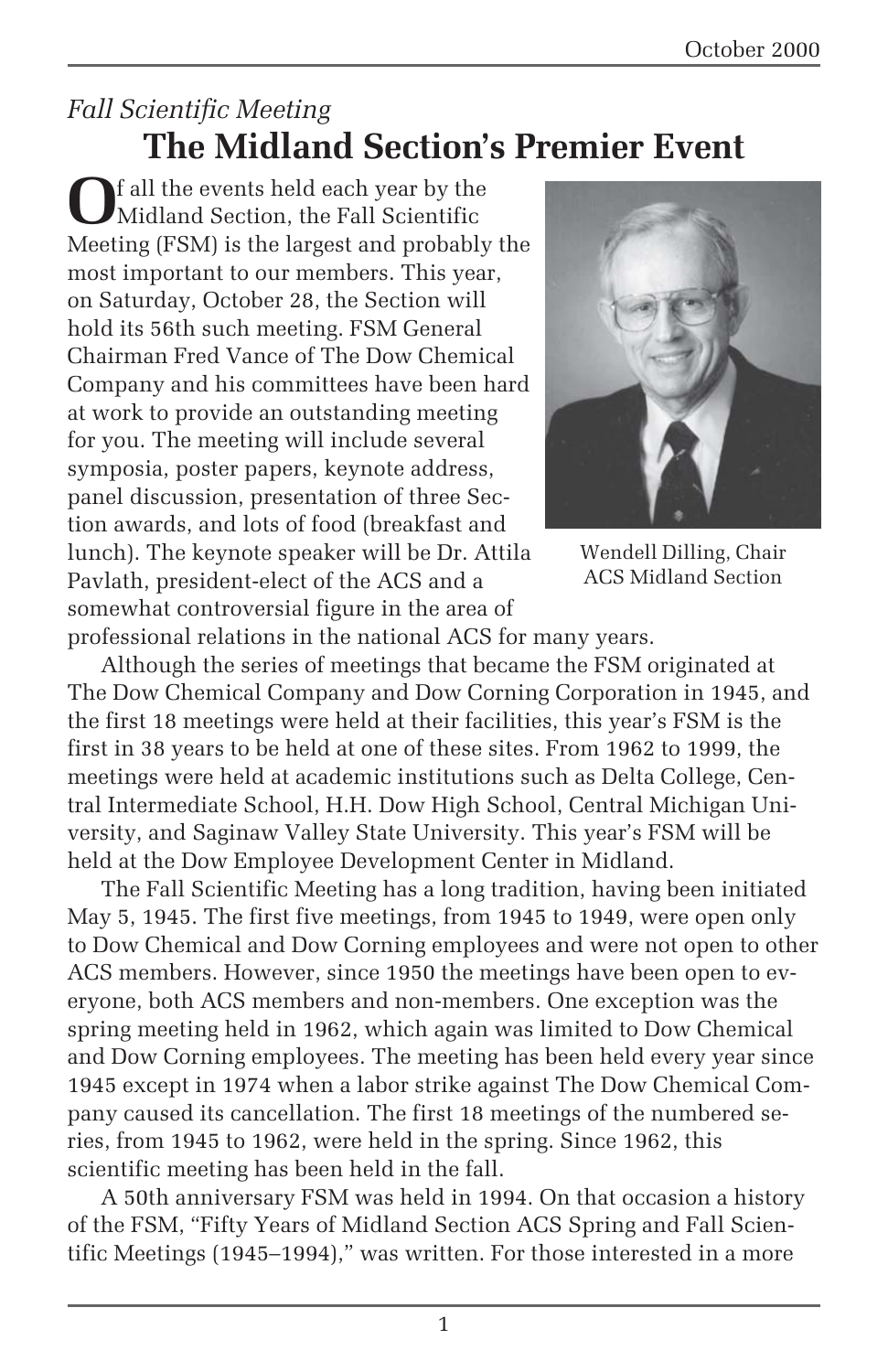detailed history, see *The Midland Chemist* **1994**, *31*, No. 6, 11–18 (September 23). This article can also be found on the Midland Section web site at http://membership.acs.org/M/Midl/Overview.htm.

The FSM has always served as an excellent opportunity for chemical professionals in the Midland Section area to renew acquaintances, present results of recent work, learn new chemistry, and discuss topics of mutual interest. It is an especially good opportunity to become acquainted with chemists at institutions other than one's own (and even at one's own when it is very large). Although in recent years attendance at the FSM has decreased, the Fall Scientific Meeting remains a viable Midland Section activity. Twenty to forty years ago the attendance at the meetings was often in the range of 500 to 700. In the last three or four years attendance has ranged from only 100 to 200. Let's show our appreciation for the hard work of this year's organizing committee and take advantage of the opportunities that the 2000 FSM affords.

I look forward to seeing many of you at the 2000 Fall Scientific Meeting on October 28. Detailed information on the meeting begins on page 13. Keep up with FSM news at http://membership.acs.org/m/midl/ fsm2000.

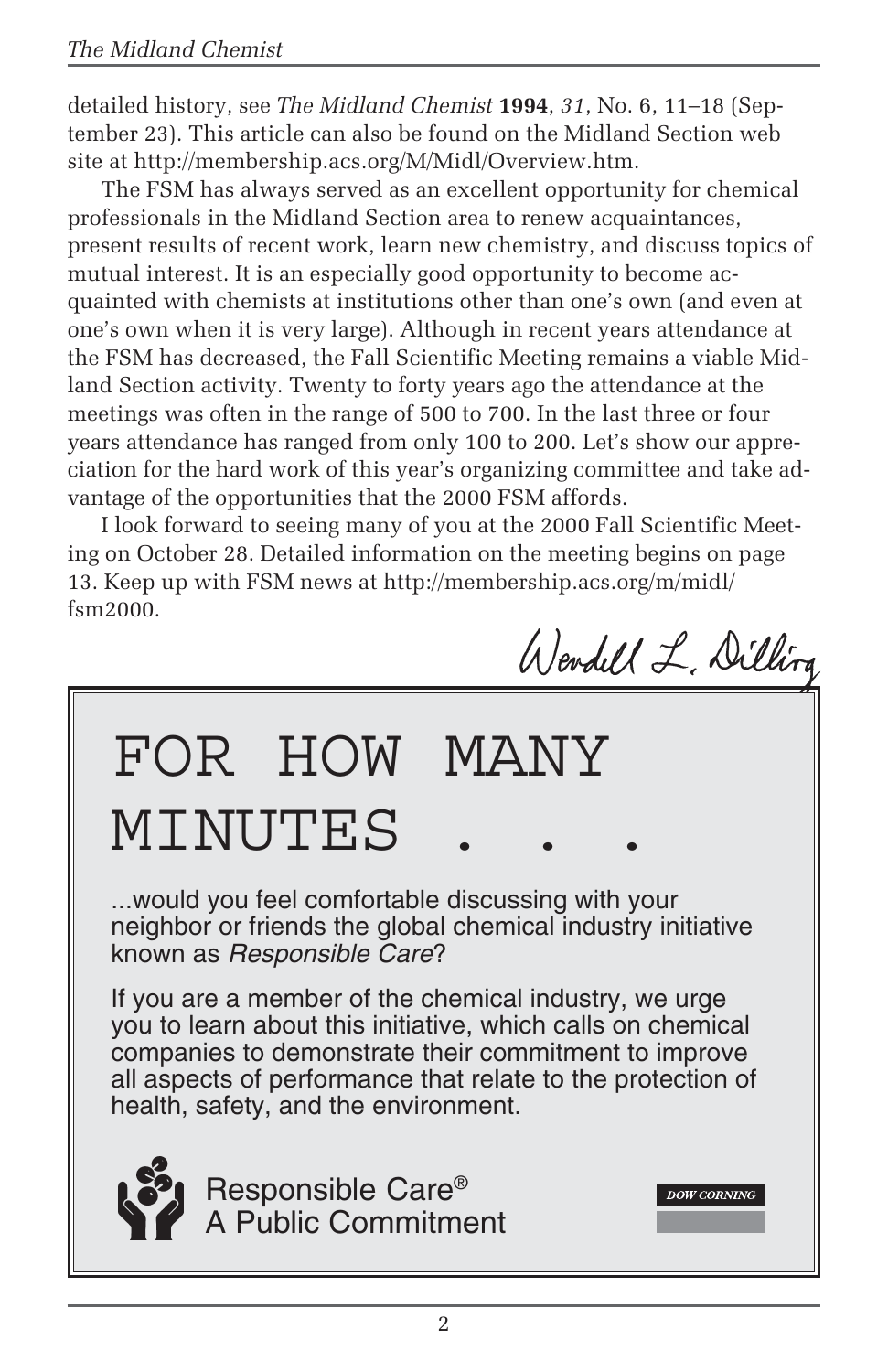# **Midland Section and MMTG Honored at National ACS Meeting**

#### *By Deb Bergstrom and Janet Smith*

**T**he Midland Section and the Mid-Michigan Technician Group (MMTG) were both honored with awards at the National ACS Meet-

ing in Washington DC in August. Deb Bergstrom, past-chair of the Midland Section, accepted the National ACS Award for Outstanding Performance by Local Sections in 1999 in the medium– large category. This is the seventh Award for Outstanding Performance received by the Section in the last 27 years.

In addition to this award, the Midland Section also received the National ACS Local Section Public Relations Award in the medium–large to very large section category. Kermit Kwan, our publicity chair, accepted this award on behalf of the Midland Section. This award recognizes the great efforts and advancements in the distribution of information



*Tina Leaym receives the Special Award for Outstanding Service from Vena Adams.*



*Janet Smith, chair-elect of the Mid-Michigan Technician Group, accepts the 1999 Best Overall Technician Affiliate Group Award on behalf of MMTG from Attila Pavlath, ACS president-elect.*

on Section activities and events through local and national news media and electronic tools. Kermit and many others had key roles in this success.

At the Chemluminary Awards ceremony, the MMTG received the 1999 Chemluminary Best Overall Technician Affiliate Group Award. This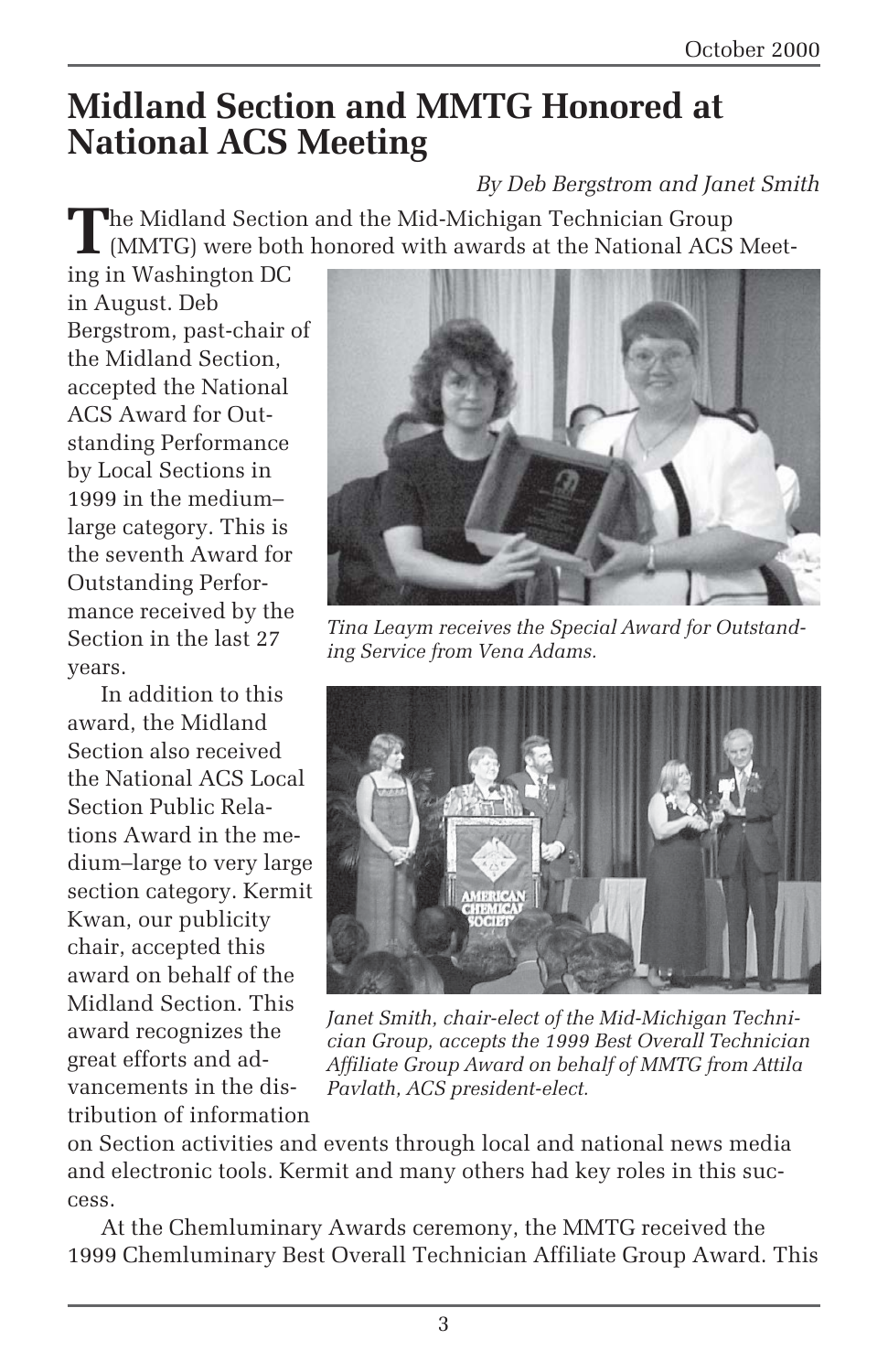

*Janet Smith, Kermit Kwan, and Deb Bergstrom proudly display the awards received by the Midland Section and MMTG on August 22.*

prestigious award was presented to MMTG by Attila Pavlath, ACS president-elect and accepted by MMTG chairelect Janet Smith.

At the TECH Division Speaker's Dinner, Tina Leaym was honored with a Special Award for Outstanding Service, recognizing service contributing to the success of TECH. This award was for her work as editor of

*ConnectTech*, the TECH division newsletter. During her tenure as editor, she completely redesigned the newsletter, taking it from a 2-page format to a 30-page publication. Part of this revamping included the formation of an advisory board, which included Ben Luberdoff, founding editor of *ChemTech* magazine.



*The Midland Section poster gives some idea of the range of professional, community, and education activities in which the Section takes part.*



*The ACS National Meeting isn't all work! Gretchen Kohl, Tom Lane, and newfound friend take time to enjoy some local entertainment.*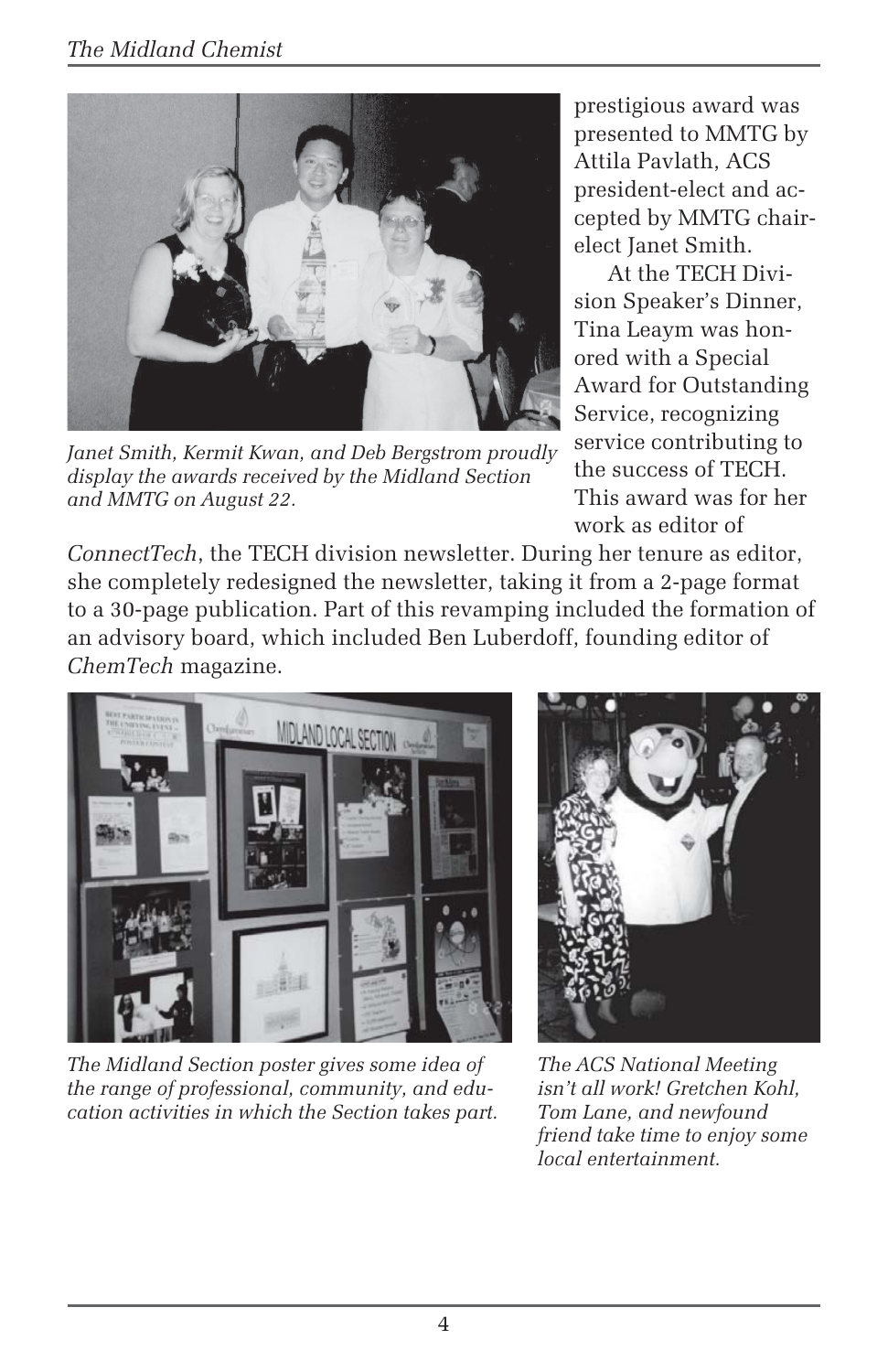# **2001 Midland Section Election**

Candidates for each position are listed alphabetically. Voting instructions and a ballot are on page 11.

# **Candidates for Chair-Elect**



*Pat Cannady Peter Qian*



### **Pat Cannady's Statement**

I am pleased to have this opportunity to stand for election for the office of Chair Elect 2001, and subsequently, Chair 2002 in the Midland Section of the American Chemical Society. Please allow me a few moments of your time to tell you a little about my candidacy.

I have been associated with the Midland Section of the ACS since first coming to Midland in 1978. Although a "hiatus" was required due to relocation to Dow Corning's Carrollton, KY, facility from 1984–1992, I have enjoyed my renewed association with the Section these past 8 years as well.

The ACS exists to serve the needs of its members. These needs include promoting our science to the community at large and improving the situation of its members within our profession. The Midland Section then exists to bring these factors to bear in a personal and "at home" fashion for its members and our local communities.

The leadership of the Section, then, is obligated to get the members of the Section and the members of the community at large (which includes the commercial and educational institutions by whom many of our members are employed) working together on these needs. If elected, I will lead the section to greater fulfillment in these areas.

# **Pat Cannady's Profile**

B.S., Chemistry, California Institute of Technology, 1974; Ph.D., Inorganic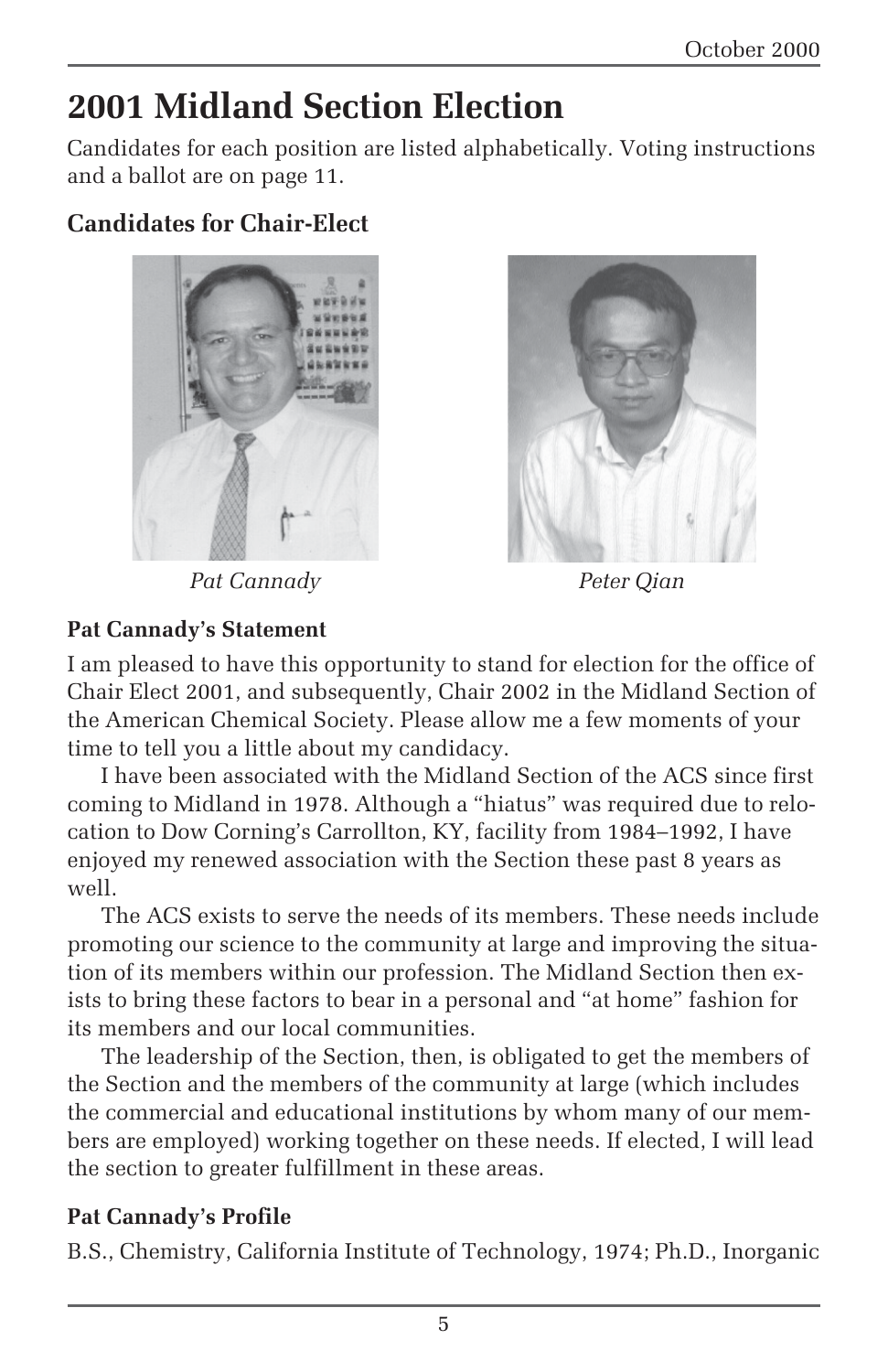Chemistry, University of Illinois at Urbana-Champaign, 1979. 1978– present, Dow Corning Corporation. Current Position: Associate Research Scientist and Global Leader, Intermediates Expertise Center.

ACS Activities: Joined, 1976; Fall Scientific Meeting Committee, 1982; Technical Presentations, Fall Scientific Meeting, 1983, 1994; chairman, E.C. Britton Symposium, 1983; Chemistry Teacher Substitute Day, 1984; National Chemistry Week, 1993.

### **Peter Qian's Statement**

I would like to be your chair-elect in this election. I believe that the local Section leaders should enrich activities to attract members to become more involved in our organization. Specifically, if I am elected, I would like to work on the following four areas:

- 1. To serve the needs of local members in terms of exchanging scientific ideas, networking, and chemistry career development
- 2. To be the chief spokesperson of the local Section to promote chemistry in the local community
- 3. To get more members (especially young and new members) involved in various ACS activities
- 4. To stimulate interests in and aspirations for advanced chemical education for students in local K–12 schools and colleges Thank you for your support.

## **Peter Qian's Profile**

B.S., Chemical Fiber, Suzhou Silk College, 1982; M.S., Textile Chemistry, Clemson University, 1986; Ph.D., Chemistry, Clemson University, 1989. Current Position: Senior Research Specialist, Dow Corning Corporation.

ACS Activities: Joined 1986; ACS Midland Fair booth volunteer 1995– 1997; treasurer of 1997 ACS Central Regional Meeting; treasurer, ACS Midland Section, 1999–2000.

# **Candidates for Secretary**

#### *Jennifer Ehlert*

B.S., Biology, Western Michigan University, 1992; Ph.D., Environmental Health Sciences, University of Alabama at Birmingham, 1997. Current Position: Safety Coordinator for the College of Science and Technology at Central Michigan University. Career includes 2-year laboratory-graduate appointment at Argonne National Laboratory, an internship with the Dow Chemical Company, and an internship with the Upjohn Company.

ACS Activities: Jennifer is a new member to the Midland Section ACS and looks forward to becoming more involved in the Section's activities.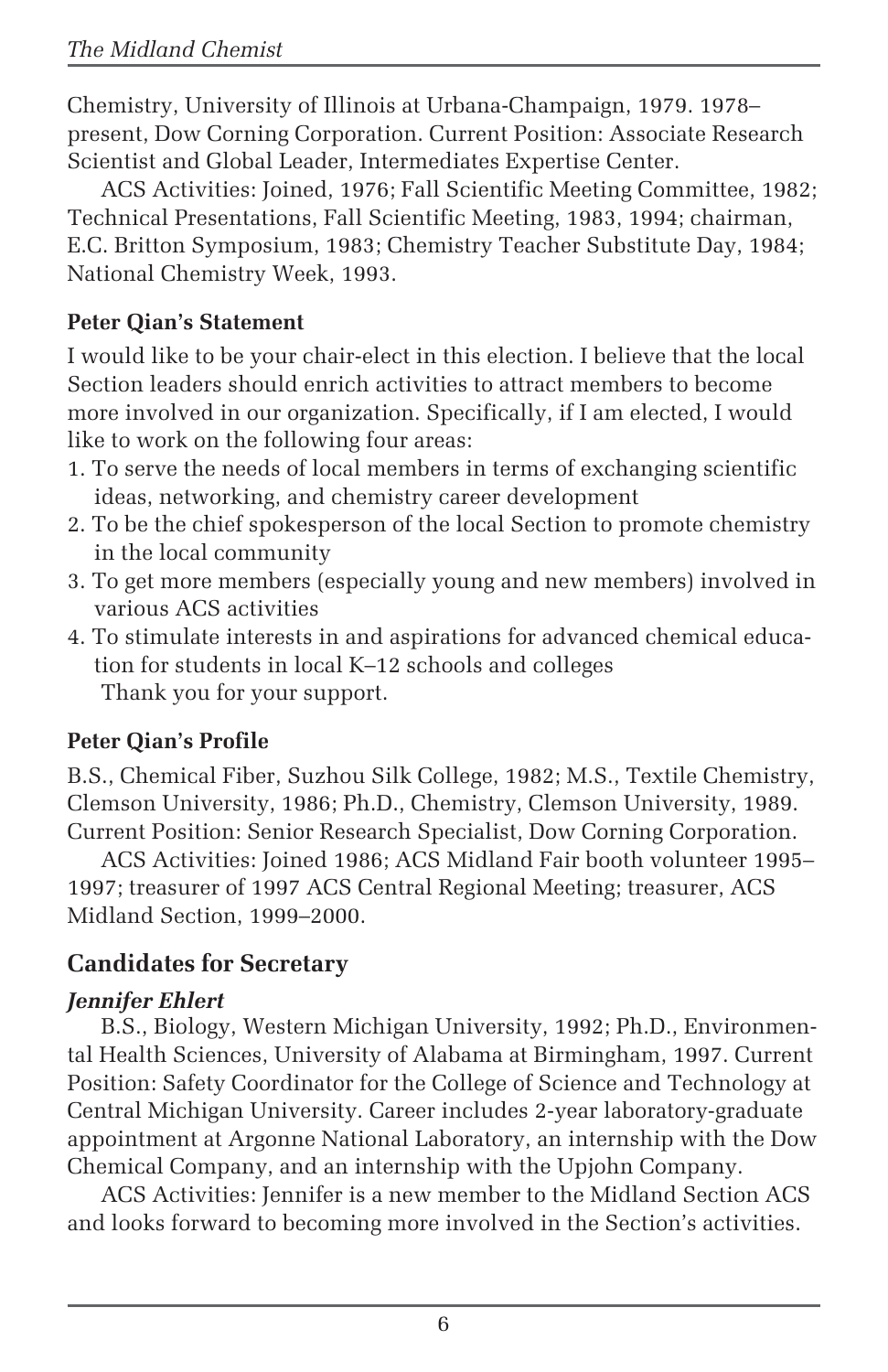#### *Estelle Lebeau*

B.S., Chemistry with Honors, Bates College, 1991; Ph.D., Inorganic Chemistry, University of North Carolina Chapel Hill, 1997; Postdoctoral Research Fellow, The Johns Hopkins University, 1999; Instructor, Inorganic Chemistry, The Johns Hopkins University, 1998-9. Current Position: Assistant Professor, Inorganic Chemistry, Central Michigan University. Member Sigma Xi (1991-present) and Council on Undergraduate Research (1999-present).

ACS Activities: Joined, 1992; Midland Section Program Committee, 1999–present; Midland Section Chemistry Olympiad Committee, 1999– present; ACS-SA (CMU Chapter) Faculty Advisor 1999–present.

### **Candidates for Treasurer**

#### *Douglas E. Beyer*

B.S., Chemistry, Michigan State University, 1974; M.S., Organic Chemistry, University of Wisconsin, 1975. Various research positions within The Dow Chemical Company, 1975–present. Current Position: Research Associate, Saran Barrier Systems R&D. Volunteer business and finance advisor, Junior Achievement—Midland, Company program, 15 years.

ACS Activities: Joined, 2000. Served on various Scientific Meeting committees.

#### *Timothy B. Lueder*

B.S., Chemistry, Central Michigan University, 1997. Current Position: Chemist, Sealant Development S&T, Dow Corning Corporation.

ACS Activities: Joined, 1999; Student Affiliate 1995–97; presented at local meetings in 1996 and 1997.

## **Candidates for Chair, Nominations & Elections Committee**

#### *Steven E. Keinath*

B.S., Chemistry and Physics, Saginaw Valley State College, 1976; M.S., Polymer Science, University of Massachusetts, 1978; M.B.A., General Business, Saginaw Valley State College, 1981; M.A., Education, Central Michigan University, 1985; Ph.D., Chemistry, Michigan Technological University, 1992. Current Position: Research Scientist and Associate Professor, Michigan Molecular Institute.

ACS activities: Joined 1977; co-editor, *Midland Chemist*, 1984–85; editor, *Midland Chemist*, 1986–87; printing chair, 22nd ACS Central Regional Meeting, 1987–90; co-chair, Awards Committee, 1992; alternate councilor, 1993–98; member, Nominations and Elections Committee, 1994–97; chair, Nominations and Elections Committee, 1999–2000; member, Auditing Committee, 1995, 1998; session moderator at Midland Section hosted meetings: Fall Scientific Meetings, 1996–97. Papers presented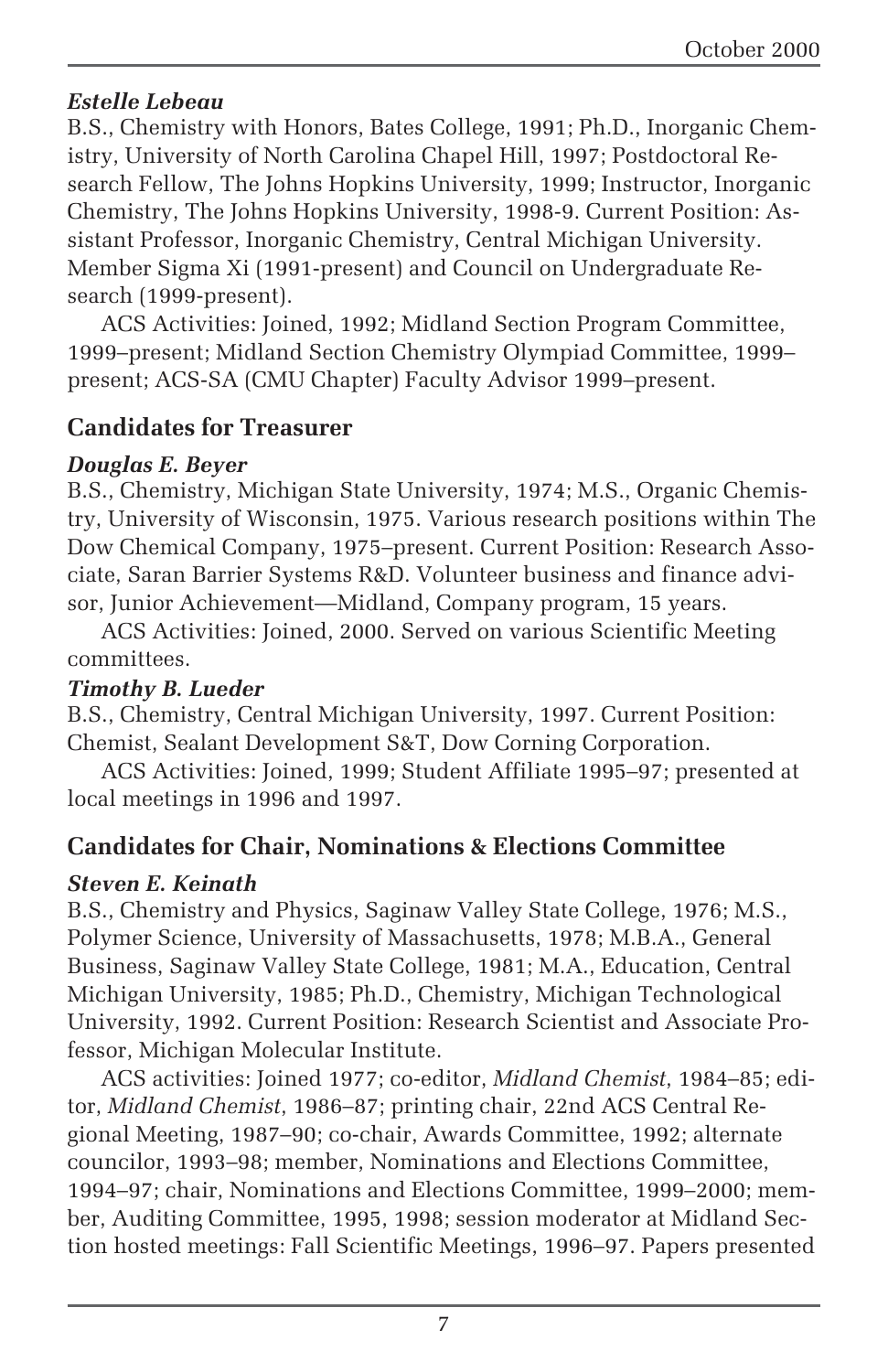at Midland Section hosted meetings: Fall Scientific Meetings, 1975, 1984, 1986, 1989, and 1990; 22nd ACS Central Regional Meeting, 1990; Author's/Awards Night, 1991.

## *Fred Vance*

B.S., Chemistry (magna cum laude), Hope College, 1993; M.S. Chemistry, Northwestern University, 1995; Ph.D. Inorganic Chemistry, Northwestern University, 1999. Current Position: Senior Research Chemist at The Dow Chemical Company working in Corporate R&D.

ACS Activities: Joined 1994; Joined Midland Section 1999; chair, Fall Scientific Meeting 2000.

# **Candidates for Alternate Councilor**

## *Thomas H. Lane*

B.S. Chemistry with Honors in Chemistry, Purdue University, 1974; M.S. Chemistry, Central Michigan University, 1979; Ph.D. Physical-Organic Chemistry, Open University, Milton Keynes, England, 1990; Fellow, Royal Society of Chemistry, 1994; Current Position: Research Scientist and Manager, Global Sponsored Research—Central Research, Dow Corning Corporation.

ACS Activities: Member since 1973; active in many ACS committees and in the Fall Scientific Meeting; Member of the Award and Recognition Committee, 1979-84; Membership Growth, 1980, chair 1981; Program Committee, 1979; Seminar Committee, 1979, chair 1980; Fall Scientific Meeting, various committees; Olympics of the Mind, 1982–84; Saginaw Science Fair, 1982–86; Chemistry Lab—Community Culture Center, 1982, 1986; Author's Night Committee, 1984–86; Teacher Group, 1984, chair 1987; Nominated chair-elect for the Section, 1982; secretary of Midland Section, 1982; chair, Publicity Committee, 1983; ACS Science Advisor, 1990–92; recipient of 1991 Midland Section ACS Award for Outstanding Achievement and Promotion of the Chemical Sciences; ACS National Science Foundation Network Member, 1991–00; chair-elect for Board of Directors, 1985, 1996; chair of Board of Directors, 1986, 1996; past chair of Board, 1987, 1997; Executive Committee, 1982,1985–94, 1996–97; Board of Directors, 1982, 1984–95; member of ACS Committee on Corporation Associates, 1995-present (chair, Awards Subcommittee); Outstanding Service to the American Chemical Society—Midland Section, 1997; and several other Section activities.

# *Dale J. Meier*

B.S., M.S., Chemistry, California Institute of Technology; Ph.D., Physical Chemistry, University of California at Los Angeles (UCLA); Current Position: Distinguished Research Fellow/Program Manager and Research Professor, Michigan Molecular Institute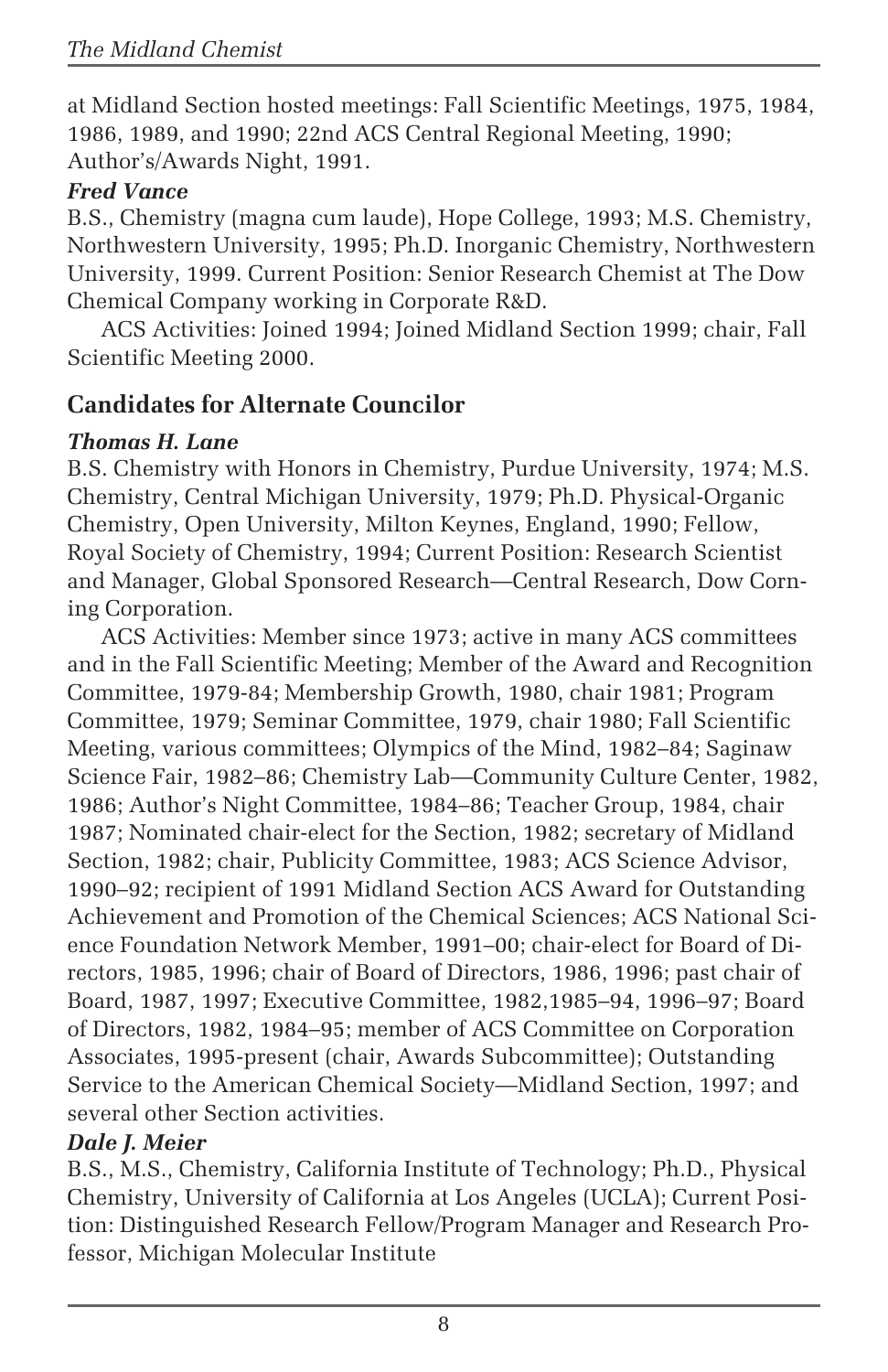ACS Activities: Joined 1950; director, Midland Section 1979-81; Committee Member: Author's Night 1984–1991, Fall Scientific Meeting 1990, ACS Rubber Division Education 1987–1990; session chairman, ACS 14th Central Regional Meeting; symposium chairman, ACS 22nd Central Regional Meeting; recipient of the 1993 ACS Midland Section Award for Outstanding Achievement and Promotion of the Chemical Sciences.

### **Candidates for Board of Directors**

#### *Debora F. Bergstrom*

B.S., Chemistry, University of Missouri, St. Louis, MO, 1980; M.S., Inorganic Chemistry, University of Michigan, Ann Arbor, MI, 1984; Ph.D. Inorganic Chemistry, University of Michigan, Paul Rasmussen, Ann Arbor, MI, 1988. Current position: Global Leader, Reinforcement Expertise Center, Central Research and Development, Dow Corning Corporation.

ACS Activities: Joined, 1980, Student Affiliate 1978–80; ACS Midland Section Fall Scientific Meeting, symposium chair 1994; ACS Midland Section Fall Scientific Meeting, program chair 1995; ACS Midland Section Fall Scientific Meeting, general chair 1996; Midland Section chair elect, 1998; Midland Section chair, 1999; Midland Section past chair; Long Range Planning Committee; Minorities Affairs Committee, 2000.

#### *Karol Childs*

B.S., Education, Indiana University; National Science Foundation Scholar; Director, Hall of Ideas of the Midland Center for the Arts, a museum of art, history, and science.

ACS activities: Joined, 1997; Member, Midland Section Science Literacy Project, 1995–present; contributor to SciFest since the early 1990s; co-chair, 1st Professional Society Day at the Midland County Fair, 2000.

My interest is in promoting science literacy informally through public events, teacher and parent workshops, and opportunities for kids and families. I am a proponent of community collaboration and, if elected, will support formal and informal science education community outreach.

#### *M. Peter Dreyfuss*

B.S., Chemistry, Union College, 1952; Ph.D., Organic Chemistry, Cornell University, 1957; BF Goodrich Co., Research and Development, 1956-1984; Michigan Molecular Institute, Senior Research Scientist and Research Professor of Polymer Chemistry, 1984–1990; Central Michigan University, Adjunct Professor, Dept. of Chemistry, 1991–1993; Retired 1990.

 ACS Activities: Joined, 1955. Midland Section: director 1992– present; chair-elect and chair, 1990–1991; Program Committee, 1989; 1990 Central Regional Meeting Committee, program co-chair, and special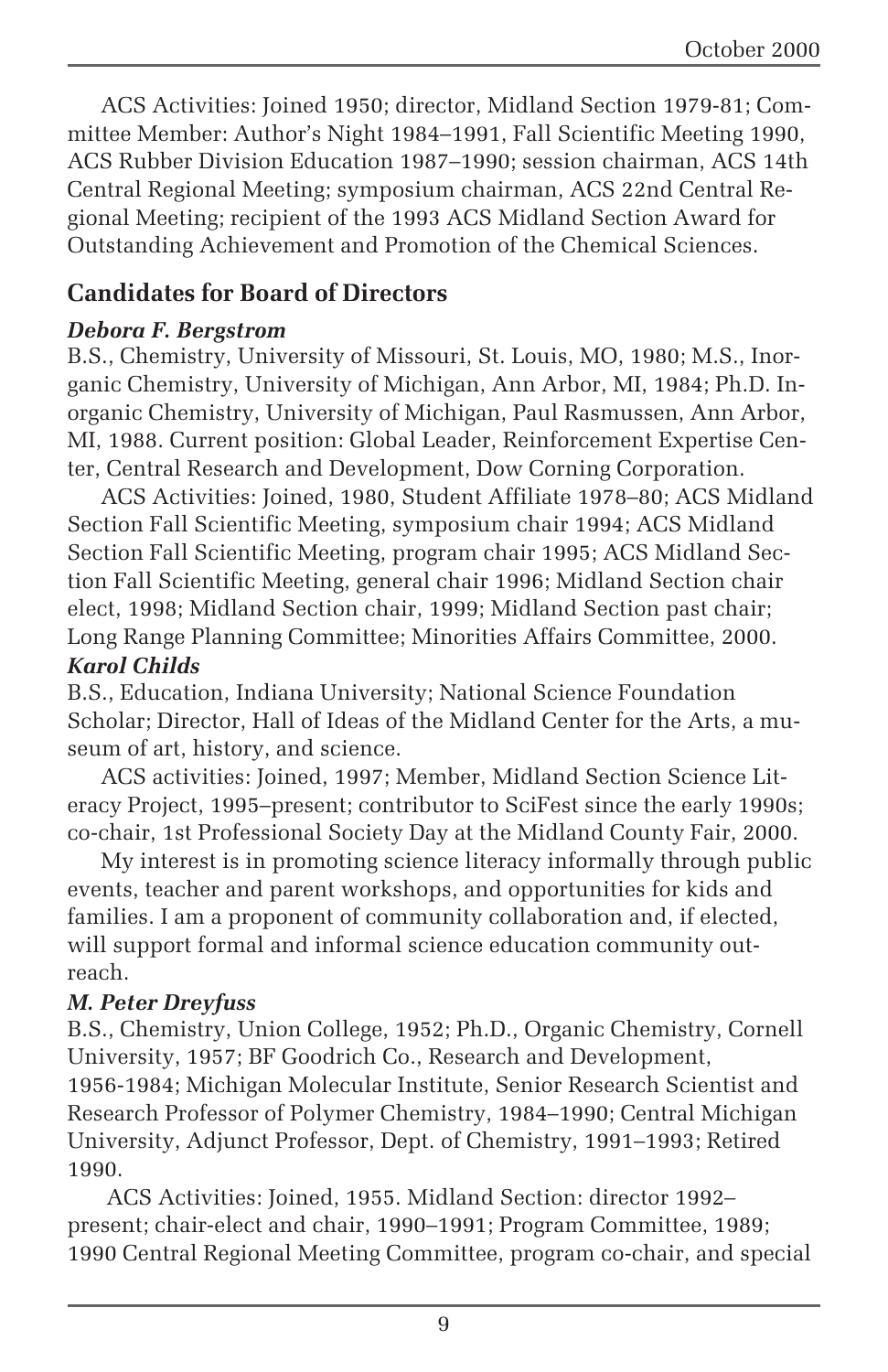events coordinator; Fall Scientific Meetings: Chemical Exposition Committee, 1985; program chair, 1986; general chair, 1987; keynote speaker chair, 1989; registration chair, 2000. Akron (Ohio) Section: treasurer, 1981. Numerous committee chairships and assignments, 1975–1984.

#### *Gary Kozerski*

B.S., Chemistry, Western Michigan University, 1992; M.S., John Carroll University, 1996. Employed by Dow Corning Corporation since 1996; Current Position: Associate Research Chemist in Health and Environmental Sciences. Member of Society for Applied Spectroscopy (SAS); Mid-Michigan Section: chair-elect and chair, 1998–present.

ACS Activities: Joined, 2000; Midland Section Chemistry Olympiad co-chair 1997–1998.

#### *David L. Stickles*

AAS, Industrial Chemistry Technology, Ferris State University, 1973; Dow Corning Corporation, 27 years of service, 1973–2000. Current Position: Senior S&T Technologist in the Paper Industry Group Level 7 Technician); Release Coatings TS&D, 1973–1980; Paint Coatings and Intermediates TS&D, 1980–1982; Materials Development TS&D, 1996; Pressure Sensitive Industries Commercial Unit (TS&D), 1996—present; 9 Patents; 16 Dow Corning Technical Reports.

ACS Activities: *MMTG:* Chaired the MMTG in 1996 and 1997; director MMTG 1994–1995, 1998; Secretary MMTG 1993. While chair, the MMTG received two national-level awards: 1) the 1996 Most Innovative Technician Affiliate Group Award; 2) the 1997 Best Local Section/Technician Affiliate Group Interaction Award from the American Chemical Society Division of Chemical Technicians. *Midland Section ACS Activities:* chair, ACS Fair Booth 1997; chair, ACS Sci-Fest in 1997–2000; secretary for Midland Section 1999; director for Midland Section 2000

#### *Marvin Tegen*

B.S. UW-Eau Claire, 1980; Ph.D. Inorganic Chemistry; UW-Madison, 1985; Current Position: Dow Chemical, 1985–present.

ACS Activities: Joined, 1977, National Chemistry Week, 1987–present, co-chair since 1993; Project Science Literacy co-chair since 1994; Central Regional Meeting 1997; recipient of Science Education Volunteer Award, 1997. Author/co-author of eight papers and posters presented at various national ACS meetings on topics ranging from science education to polymeric adsorbents for pollution control.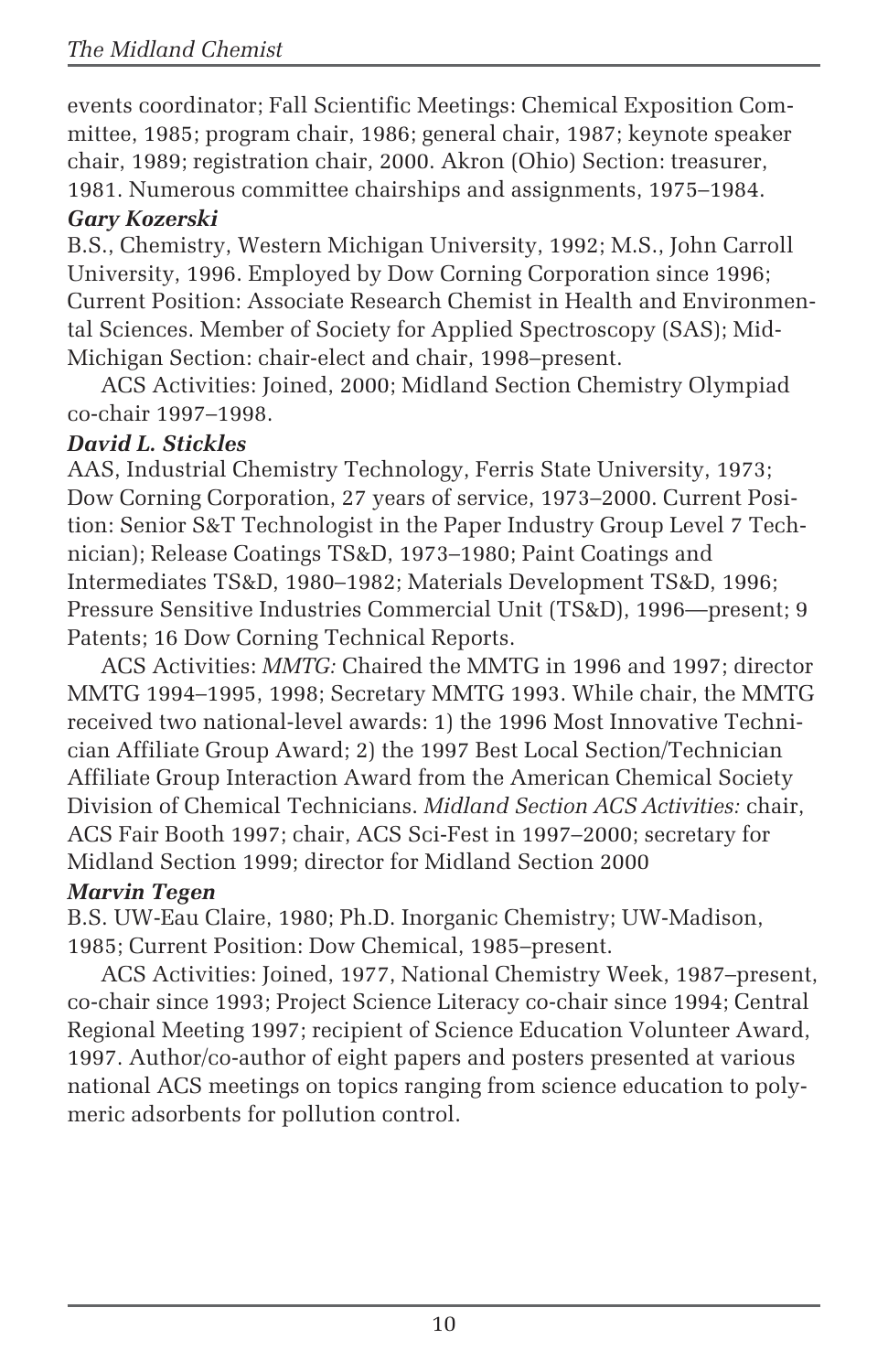# **Ballot for Election of Year 2001 Midland Section ACS Officers INSTRUCTIONS FOR VOTING**

- 1. Vote for the candidate of your choice, selecting one for each office *except as noted*.
- 2. IMPORTANT: To maintain anonymity, do not sign the ballot or the *inner* ballot envelope.
- 3. Place ballot in ballot envelope. Place ballot envelope in return envelope and sign and print your name on the return (outermost) envelope. You *must* sign your name on the *outer* envelope to have your ballot counted. See #4 below.
- 4. To vote, you must be a member or associate member in good standing with the ACS. Affiliates are not eligible to vote according to national ACS bylaws.
- 5. Ballots must be received at the address below *on or before November 3, 2000.*

Steven E. Keinath, Chair Midland Section ACS Nominations & Elections Committee Michigan Molecular Institute 1910 West St. Andrews Road Midland, MI 48640-2696

| 2001 BALLOT                                                                                                                                       |                                                                             |  |
|---------------------------------------------------------------------------------------------------------------------------------------------------|-----------------------------------------------------------------------------|--|
| <b>CHAIR-ELECT</b> (vote for one)                                                                                                                 |                                                                             |  |
| <b>Q</b> Pat Cannady                                                                                                                              | <b>□</b> Peter Qian                                                         |  |
| <b>SECRETARY</b> (vote for one)<br>$\Box$ Jennifer Ehlert                                                                                         | $\Box$ Estelle Lebeau                                                       |  |
| <b>TREASURER</b> (vote for one)<br>$\Box$ Douglas E. Beyer                                                                                        | <b>Q</b> Timothy B. Lueder                                                  |  |
| <b>CHAIR, NOMINATIONS &amp; ELECTIONS COMMITTEE</b> (vote for one)<br>$\Box$ Steven E. Keinath                                                    | <b>Q</b> Fred Vance                                                         |  |
| <b>ALTERNATE COUNCILOR</b> (vote for one)<br>Note: Candidate with the highest number of votes will serve for a 2-year, va-<br>cancy fill-in term. |                                                                             |  |
| $\Box$ Thomas H. Lane                                                                                                                             | <b>□</b> Dale J. Meier                                                      |  |
| <b>BOARD OF DIRECTORS</b> (vote for three)<br>Note: Candidates with the three highest numbers of votes will serve for 3-year<br>terms.            |                                                                             |  |
| <b>Q</b> Debora F. Bergstrom<br>$\Box$ Karol Childs<br>$\Box$ M. Peter Dreyfuss                                                                   | $\Box$ Gary Kozerski<br><b>Q</b> David L. Stickles<br><b>■</b> Marvin Tegen |  |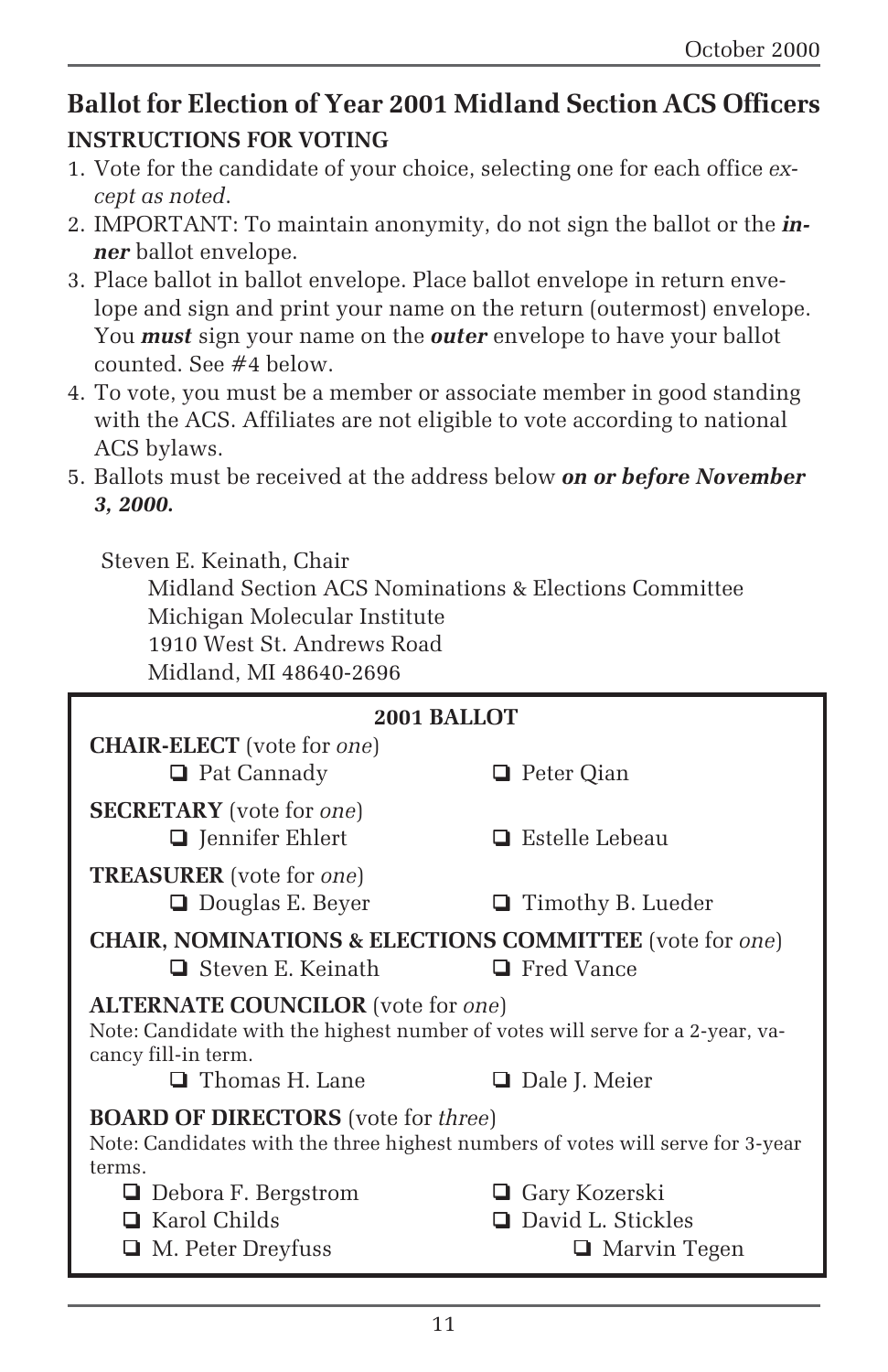# **ACS/MMTG Chemistry Show Wows Crowds at Midland County Fair**

### *By Brian Murdoch*



*Just put your lips together and blow! Brigette Schulz helps Chris Sprague with his glassblowing demonstration while Jeff Noyes looks on.*

**T**he Mid-Michigan Technician Group (MMTG) organized a chemistry show for the 2000 Midland County Fair in August that drew both children and adults. In the past, the ACS/MMTG ran a week-long hands-on chemistry booth at the fair. This year's show involved exciting demonstrations that were performed by qualified personnel in front of an audience both Tuesday and Thursday evenings during Midland Fair week. The theme this year was "Fire & Ice." The experiments included a burning cloth that put itself out, frozen carbon dioxide, liquid nitrogen, making

of nylon, water-winemilk-beer demo, and more. Rainbow-colored Slinkies along with beverage cozies that advertised Sci-Fest were handed out to the spectators.

Special thanks to Chris Sprague and Jeff Noyes from Wyse Glass Specialties, Inc., who drew a large crowd while demonstrating glassblowing each night prior to the show. Also, special thanks to the

demonstrators: Janet Smith, Janet Allen, Dave Stickles, Peter Qian, Wendy Mallory, Bonnie Pelon, and Phyllis Anderson; set-up, crowd control, and clean up: Sue Perz, Amy Betz, Karen Syverud, Kerry Pacholke, and Pam Slavings. I'd also like to thank the ACS—Midland Section for their financial support.



*Janet Smith conducts the "burning cloth" demo where cloth is soaked in 50/50 ethanol/water and ignited. The ethanol burns away, leaving the water behind, which keeps the cloth from burning. Helpers Brian Murdoch and Dave Stickles watch (from a distance).*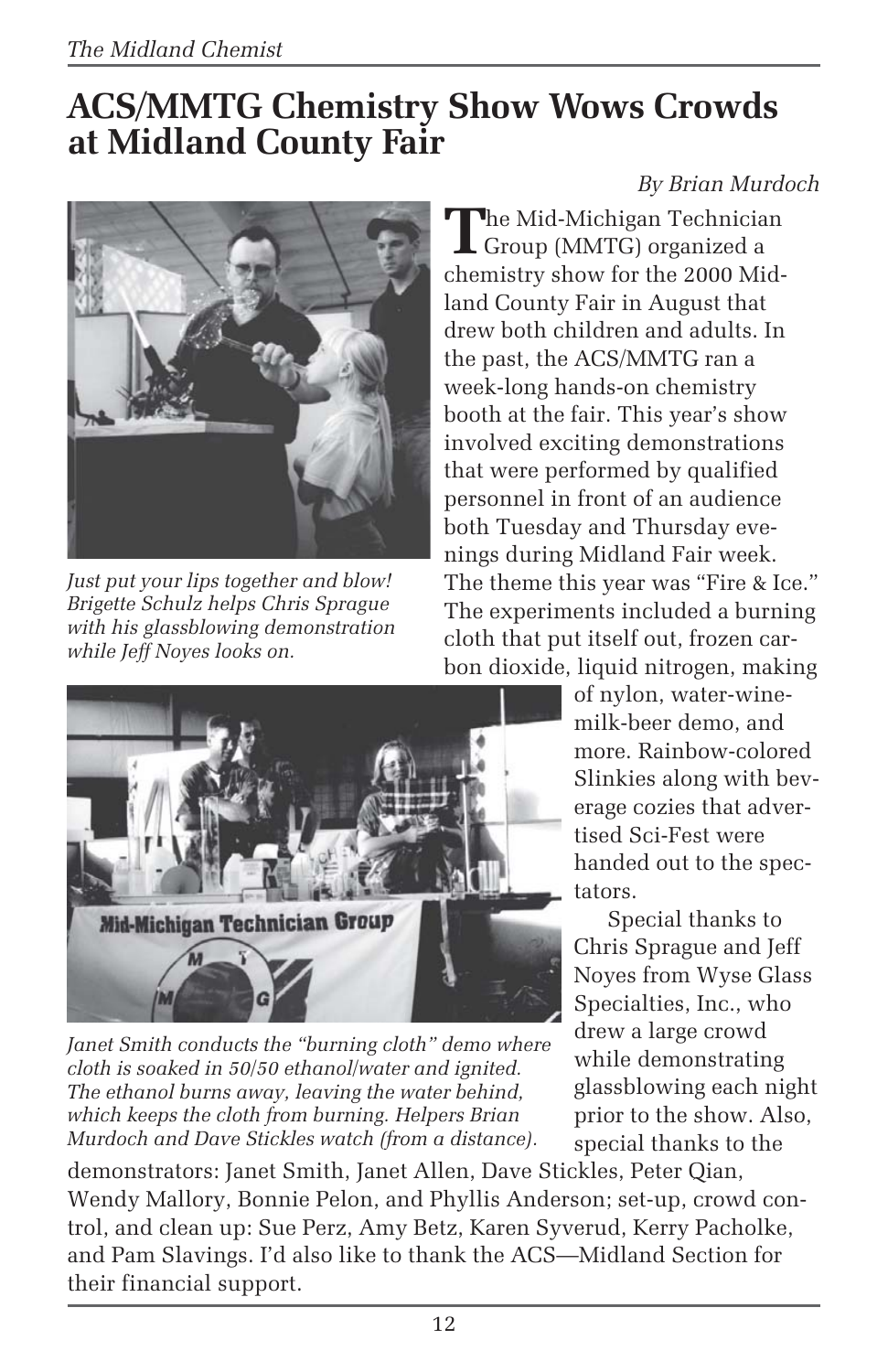*56th ACS Fall Scientific Meeting*

# *Changing Times* **2000 ACS Fall Scientific Meeting**

The Dow Chemical Company Employee Development Center Midland, Michigan October 28, 2000 8:00 a.m.–3:00 p.m.

Open Discussion with Attila Pavlath ACS President-Elect October 27, 2000 4:00 p.m. Bay City Country Club



The Dow corporate center is easily accessible from west bound Business 10. East bound traffic on Business 10 should first exit to side streets before reaching the Saginaw Road overpass.

The Employee Development Center (EDC) is part of Dow's Corporate Center located just north of business 10 in Midland. Parking for the EDC is accessible from Abbott Ave., and the entrance to the EDC is in the southwest corner of the parking lot.

# **From the FSM General Chairperson**

The Midland Section of the American Chemical Society welcomes you to the 2000 Fall Scientific Meeting! As we put the commotion over Y2K behind us, we cannot avoid the sensation that we are living in a time of tre-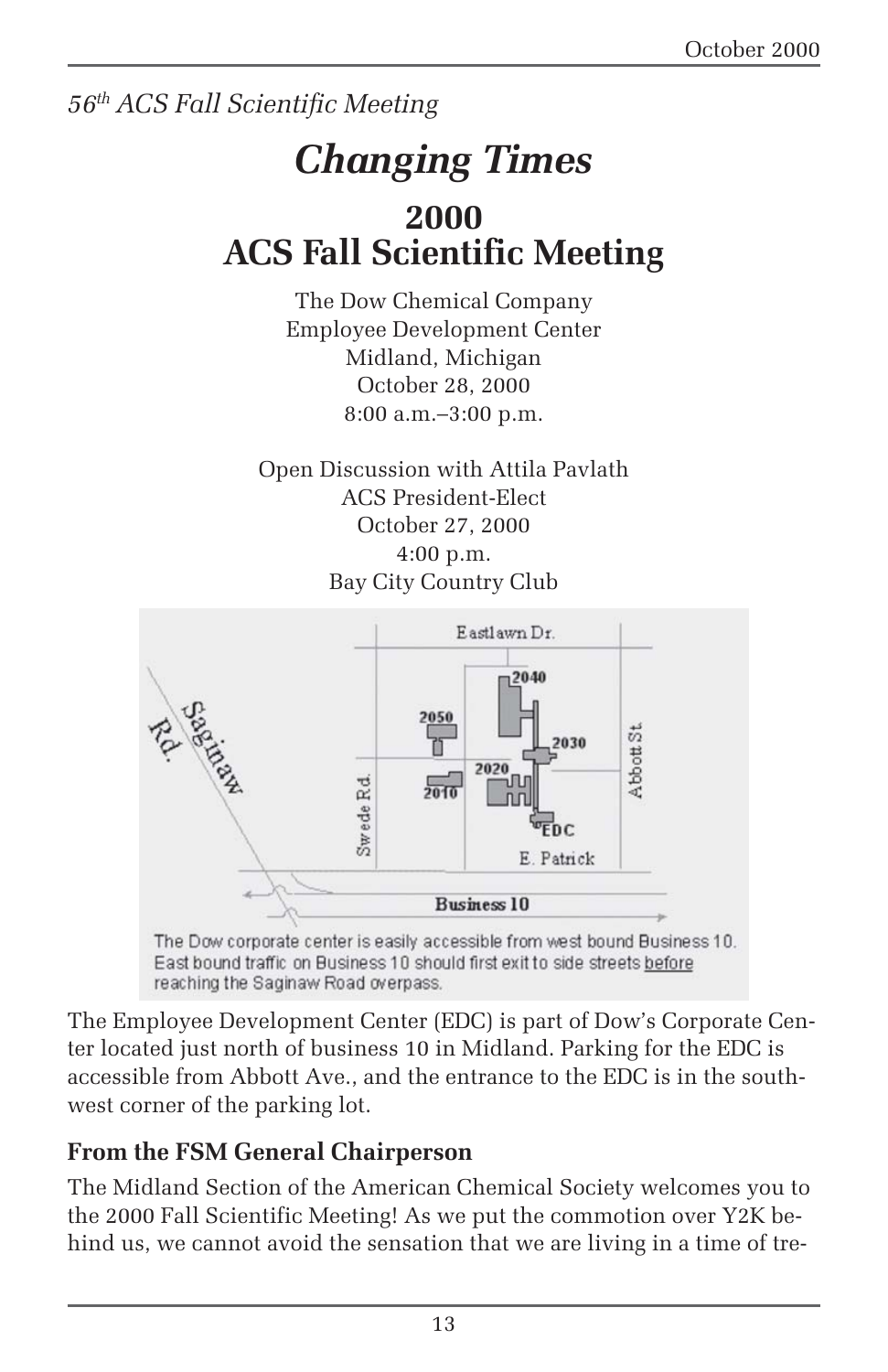mendous transition. The theme for the 56<sup>th</sup> meeting is *Changing Times*, reflecting that sense of transition in our technologies and in our very lives.

The keynote address, *Time for a Change*, by ACS president-elect Attila Pavlath, will emphasize how the American Chemical Society might better serve its members in these changing times. He will focus on the needs for member services, rather than the more traditional role the society has played in publishing journals and holding scientific conferences.

*Some things don't change*. At the 2000 meeting, you will again find a broad range of scientific topics to sink your brain into. However, you will discover that the poster session and the symposia on *Education*, *Biotechnology*, *Careers in Chemical Technology*, and *Thermophysical Properties of Cross-Linked Materials* offer insights into fresh new ideas and forward thinking.

**Free Food!** To promote fellowship and a relaxed environment, food will be available throughout the meeting. A continental breakfast will start off the day, and attendees can enjoy lunch while they peruse the poster session. The Fall Scientific Meeting is the largest gathering our section has all year, so use this opportunity to catch up with old friends or make new acquaintances who share your interests.

The 56<sup>th</sup> meeting marks the first time in 38 years that the event has taken place in a corporate environment. Our sincere gratitude is expressed to Rick Gross, corporate vice president of research and development, for donating the use of Dow's Employee Development Center for our gathering. We appreciate the generosity and the opportunity to hold the meeting in such a world class facility.

The 2000 organizational committee did a superb job. Please join me in thanking the people that volunteered their time and effort to make this a successful endeavor.

| Program Chair            | Dean Millar                      |
|--------------------------|----------------------------------|
| Symposia Chairs          |                                  |
| Education                | Laura Vosejpka and Gary Ronk     |
| <b>Chem Tech Careers</b> | Connie Murphy                    |
| Elastomers               | Udo Pernisz                      |
| Biotechnology            | Elizabeth Butch                  |
| Poster Symposium         | Dave Karpovich                   |
| Facilities               | Andrew Wood and Lee Hoffman      |
| Publicity                | Chitra Subramaniam and Jim Malek |
| Keynote                  | Don Miller                       |
| Panel Discussion         | Sarah Snow and Don Miller        |
| Registration             | Pete Dreyfuss                    |
|                          |                                  |

—Fred Vance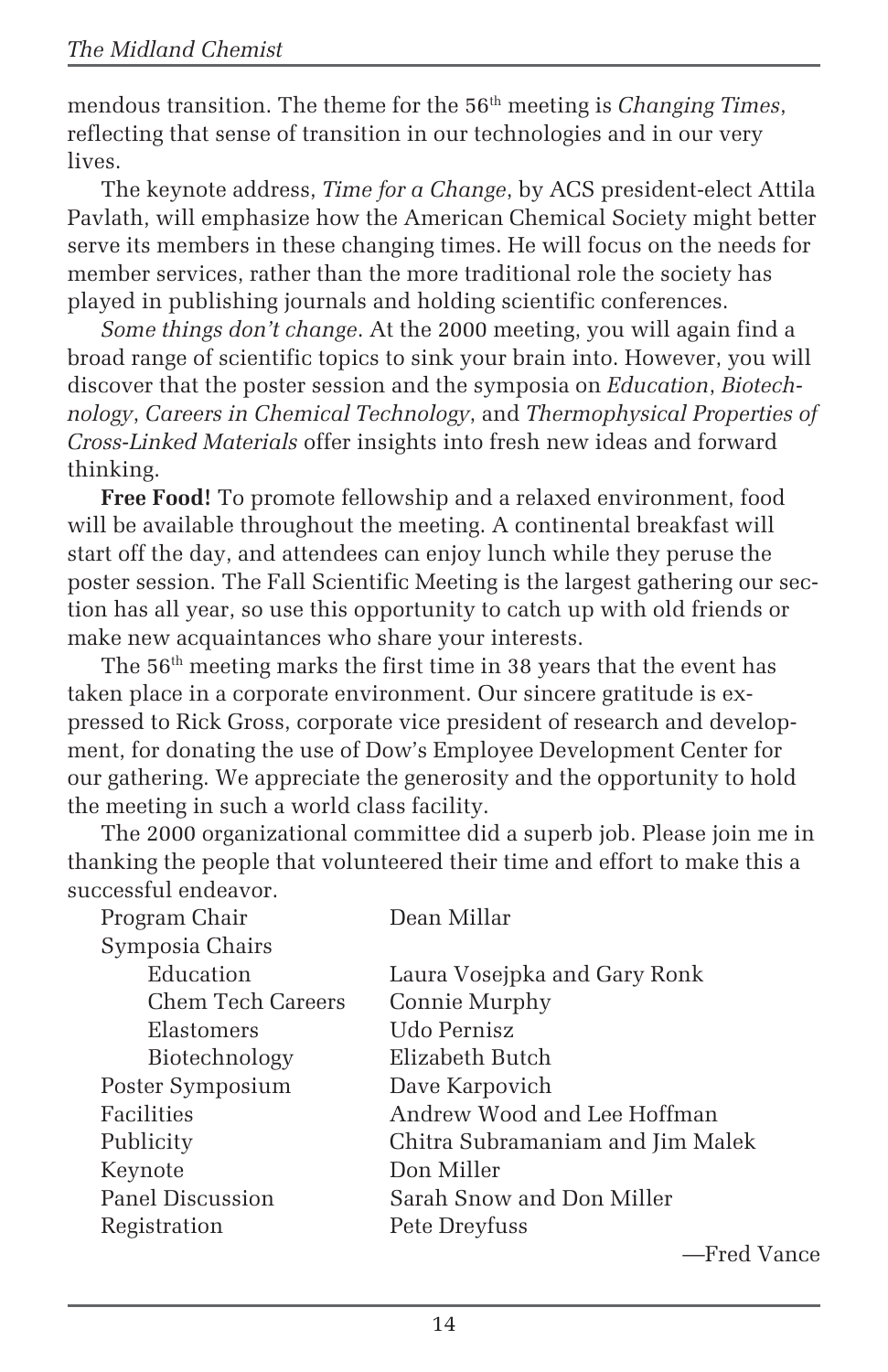#### General Chairperson

#### **Schedule of Events**

#### **Friday, Oct. 27**

| $5:00$ p.m. | Mixer and open discussion on ACS    | Ashman Court Hotel |
|-------------|-------------------------------------|--------------------|
|             | with Attila Pavlath, ACS president- | Main Street        |
|             | elect. Cash bar.                    | Midland, MI        |
| 0.110.1.00  |                                     |                    |

#### **Saturday, Oct. 28**

| 8:00 a.m.    | Registration                            | Entrance           |
|--------------|-----------------------------------------|--------------------|
|              | <b>Breakfast</b>                        | AB and DE Hallways |
| 8:30 a.m.    | <b>Opening Remarks</b>                  | Auditorium         |
|              | <b>ACS</b> Section Awards Presentation  | Auditorium         |
| 9:00 a.m.    | Keynote Address: Attila Pavlath         | Auditorium         |
| $10:15$ a.m. | Panel Discussion: Recent Trends         | Auditorium         |
|              | in the Chemical Industry                |                    |
| $11:15$ a.m. | <b>Poster Session</b>                   | Rooms C and G      |
|              | Lunch                                   | AB and DE Hallways |
| $12:00$ p.m. | Symposia                                |                    |
|              | Education                               | Room A             |
|              | Thermophysical Properties of Elastomers | Room B             |
|              | Biotechnology                           | Room D             |
|              | Careers in Chemical Technology          | Room E             |
| $2:00$ p.m.  | Posters Available for Viewing           | Rooms C and G      |
|              |                                         |                    |

3:00 p.m. Meeting concludes



## **Poster Presentations**

We ask that all posters be made available for viewing from 9 a.m. to 3 p.m., with the presenters available at their posters for discussion at least during lunch (11:15 a.m. until noon). The facility will be open at 7:30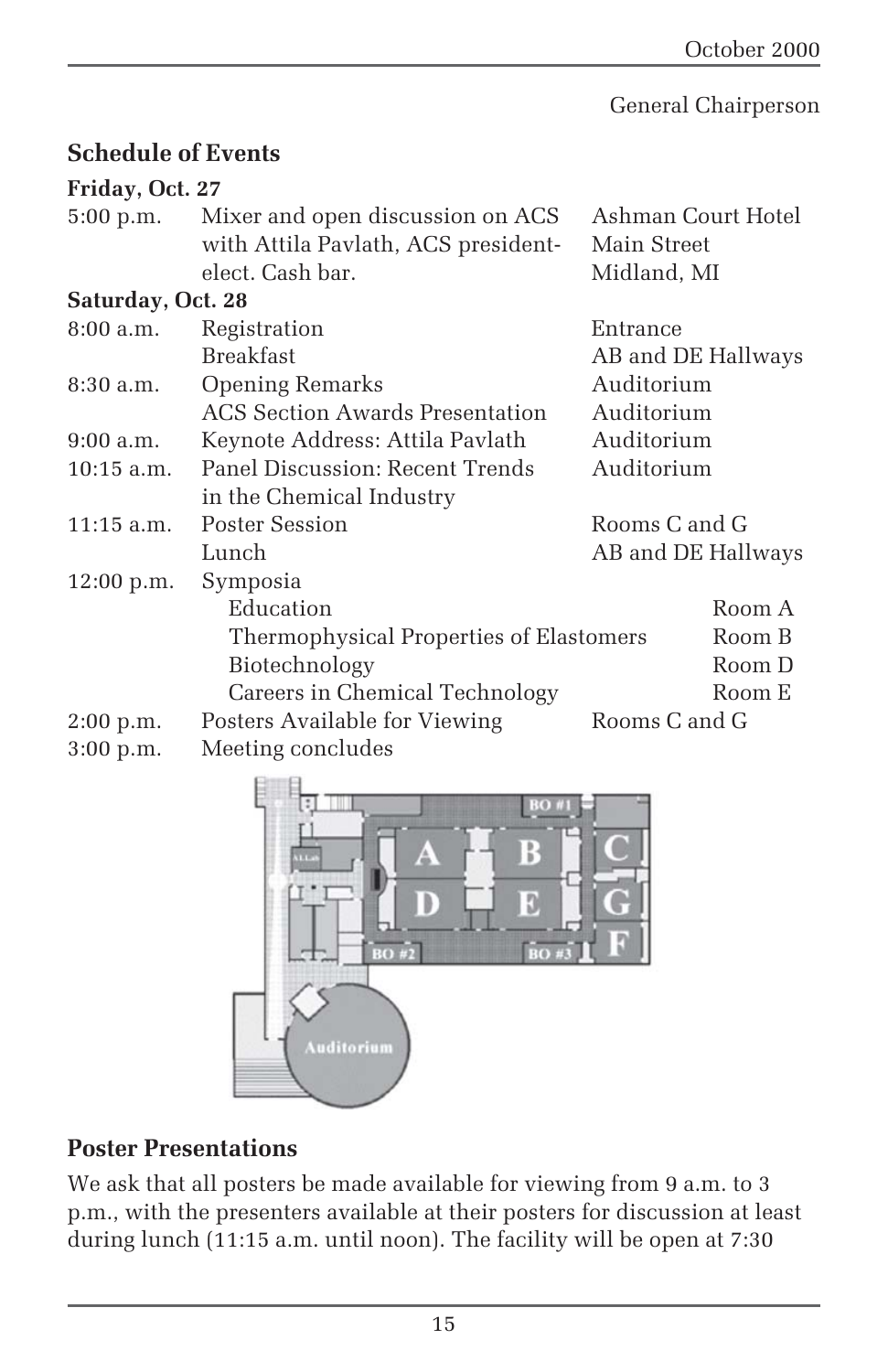a.m. for early poster set up, and any posters remaining after 3 p.m. will be removed by the meeting staff.

# **Keynote Address**

## **"It Is Time for a Change" Attila E. Pavlath ACS President-Elect**

In 1971, an industrial bench chemist was elected as ACS president over<br>two well-known scientists by the largest election turnout in ACS histwo well-known scientists by the largest election turnout in ACS history (almost 40%). His statement had one message: "The first responsibility of the ACS is to its own members." It apparently coincided with the feelings of a large part of the membership which was not unknown to the Society. In 1947, the ACS commissioned the Hancock study to survey ACS structure and the wishes of the members. The study found that 57% wanted from the ACS more than just publishing journals and organizing meetings. They wanted the Society to address the professional and economic status of chemists, e.g., the issue of licensing and/or employmentrelated problems.

While the Society dragged its feet on these actions, Sputnik created a euphoria with the expectation of a never-ending sky-is-the-limit progress, shelving further consideration of these problems, even though there were people who warned that sooner or later the bubble will burst, which finally did happen in the early seventies. Nevertheless, even though another study brought out the same result as the one 25 years before, the majority of the actions were still aimed at chemistry and not at its practitioners. As we are entering to the next century, the next millennium celebrating our 125th anniversary, we must make the changes our members



want.

# **Dr. Attila E. Pavlath**

Dr. Attila E. Pavlath is an emeritus lead scientist at the Western Regional Research Center of the U.S. Department of Agriculture in Albany, California, in a research group on the utilization of agricultural products as chemical resources. He finished his undergraduate and graduate studies in Hungary with a diploma in chemical engineering at the Technical University of Budapest, and a doctor degree in chemistry by the Hungarian Academy of

Sciences. He was an assistant professor at the Technical University of Budapest and a group leader at the Central Chemical Research Institute of the Hungarian Academy of Sciences. He left Hungary in 1956 and was a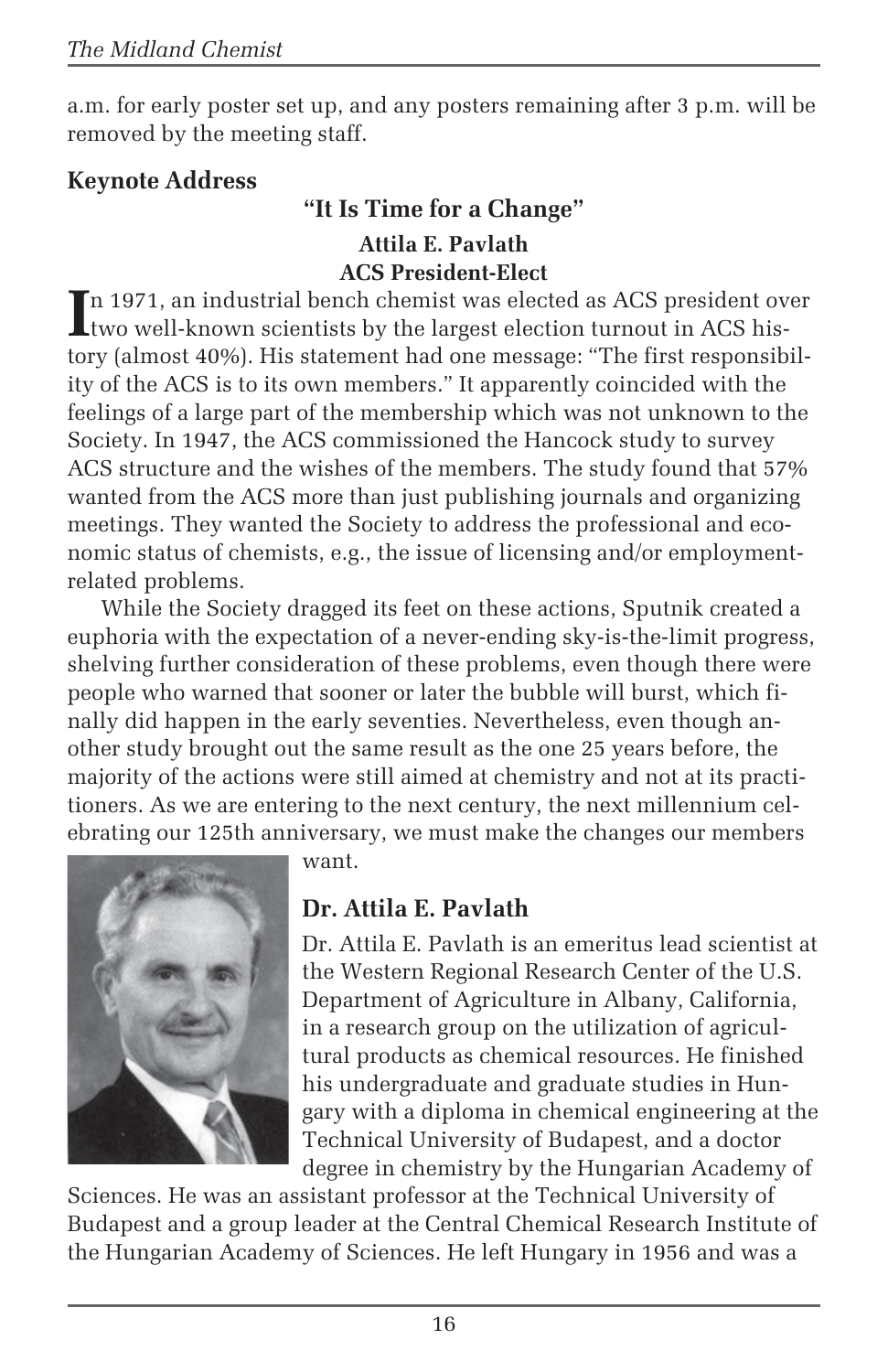research fellow at McGill University in Montreal, Canada, until 1958 when he joined the Western Research Center of Stauffer Chemical Company in Richmond, California, as a senior group leader. Since 1967 he has been with the U.S. Department of Agriculture in Albany leading various research projects.

Dr. Pavlath's research experience of almost 40 years includes a wide variety of scientific areas. He is an internationally known expert in fluorine, textile, agricultural, glow discharge, and energy chemistry where he has over 110 scientific publications, 25 patents, three books, and numerous chapters and reports. He has lectured throughout the world at various scientific meetings. The American Chemical Society lists him on its tour speaker list with eight topics. In 1976, he was given the Outstanding Contribution to Chemistry Award by the ACS California Section, recognizing his 25 years research in fluorine chemistry. In 1987, he was selected as the Federal Scientist of the Year in California. In 1989, he received the ACS Henry Hill Award for Distinguished Services in the area of professional relations and in 1991 the California Section's Walter Peterson Award for Outstanding Services. He has also received numerous merit awards from the U.S. Department of Agriculture. More detailed information is available on his webpage: http://www.pavlath.org.

After chairing numerous committees of the American Chemical Society and serving nine years on the ACS Board of Directors as director-atlarge, he was elected in 1999 for the presidential succession (president-elect, 2000; president, 2001 and immediate past president 2002. He is planning, as promised in his election statement, to involve ACS members at the grassroots level in improving the Society to make it a better place equally for everyone from our youngest members to the most respected Nobel laureate. He is ready to address any ACS group not only on scientific topics but also on this subject.

# **Panel Discussion**



- **Competitive Analysis**
- **Unknown Identification**
- **Additive Analysis**
- **Taste & Odor Analysis**
- **Color Body Identification**

Contact: Andrew Wood • 517-832-5555 ext 563 E-mail: wood@impactanalytical.com www.impactanalytical.com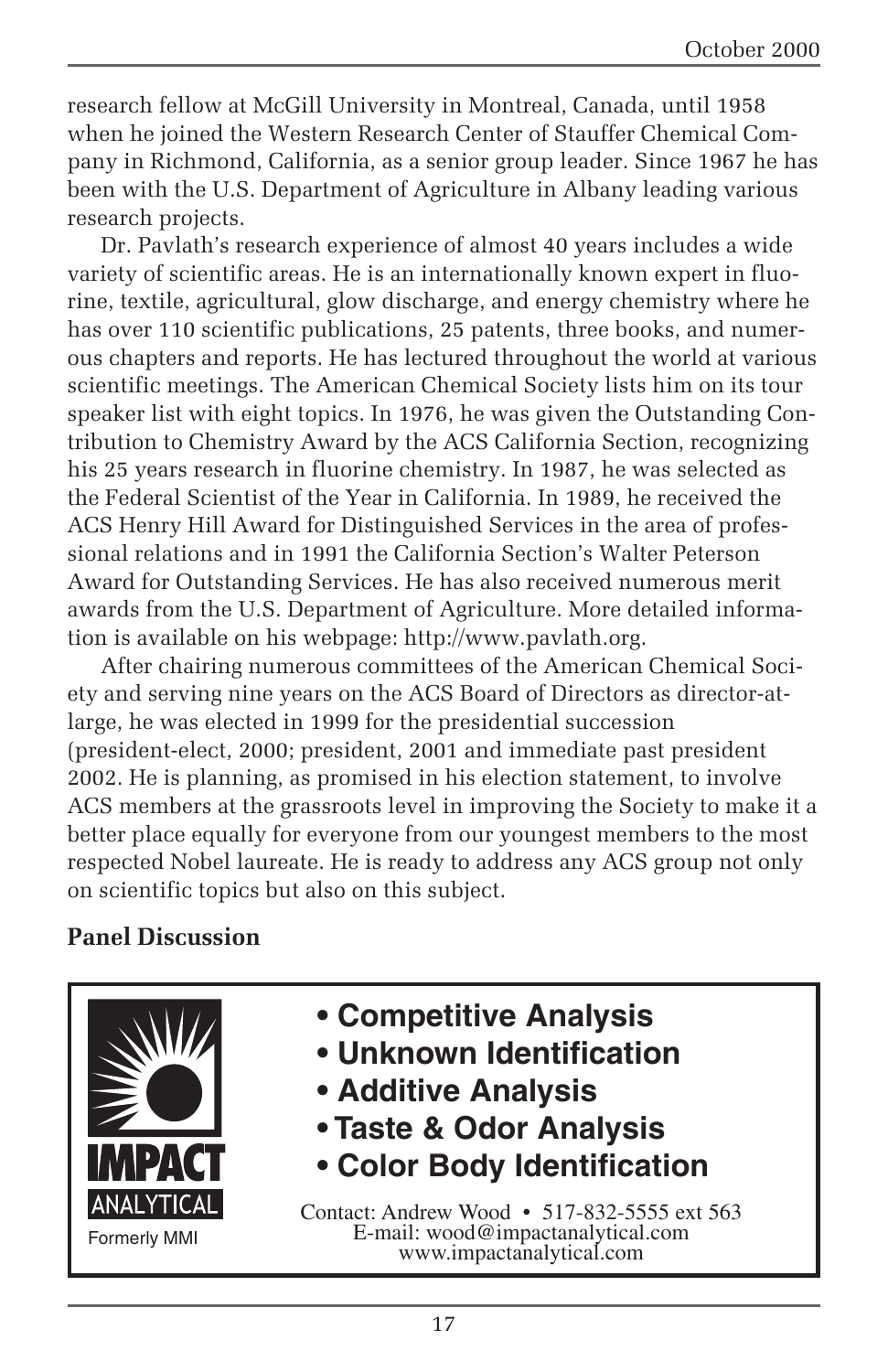## *Recent Trends in the Chemical Industry*

The panel will discuss downsizing (right sizing), merging, spin-offs, globalization, automation, and high technology and their effects on technical careers. Discussion leader: Dr. Sarah Snow, technical program development specialist, Scientific and Technical Development, Dow Corning Corporation. Additional panel members will include:

- Dr. Randy Collard, materials science and information research director, Corporate R&D, The Dow Chemical Company
- Dr. Bob Howell, professor, organic/polymer chemistry, Central Michigan University
- Ms. Connie Murphy, senior research technologist, Corporate R&D, The Dow Chemical Company
- Dr. Attila Pavlath, emeritus lead scientist, Western Regional Research Center, Department of Agriculture, Albany, California, and presidentelect, The American Chemical Society

This program is sponsored by the Midland Section Career Services Committee to stimulate thinking about career planning and decision-making by section members (including recent graduates entering industry, midcareer professionals, and those nearing retirement) taking into account the panel's comments followed by discussion from the floor.

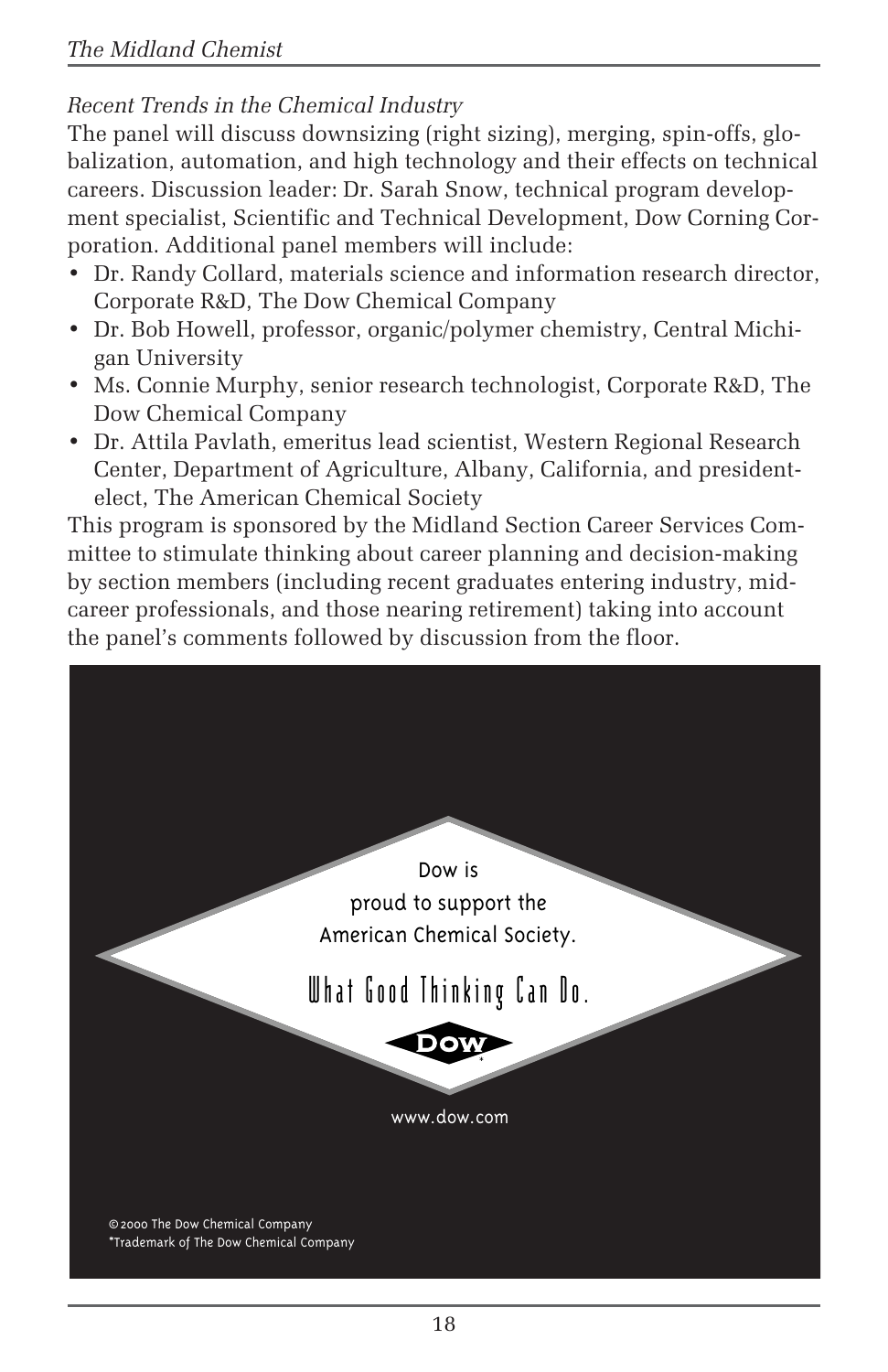# **Celebrating the 13th Anniversary of National Chemistry Week**

**Polymers, Plastics, and Sports** We cordially invite you and your family to attend





Saturday, November 4, 2000 10:30 a.m.–2:30 p.m. Delta College —Pioneer Gym



# **FREE ADMISSION**



19 **Mid-Michigan Technician Group.Special Science Demonstrations for Kids of All Ages and Information on Science Programs that are Available in Your Area. Sponsored by the Midland Section of the American Chemical Society and the**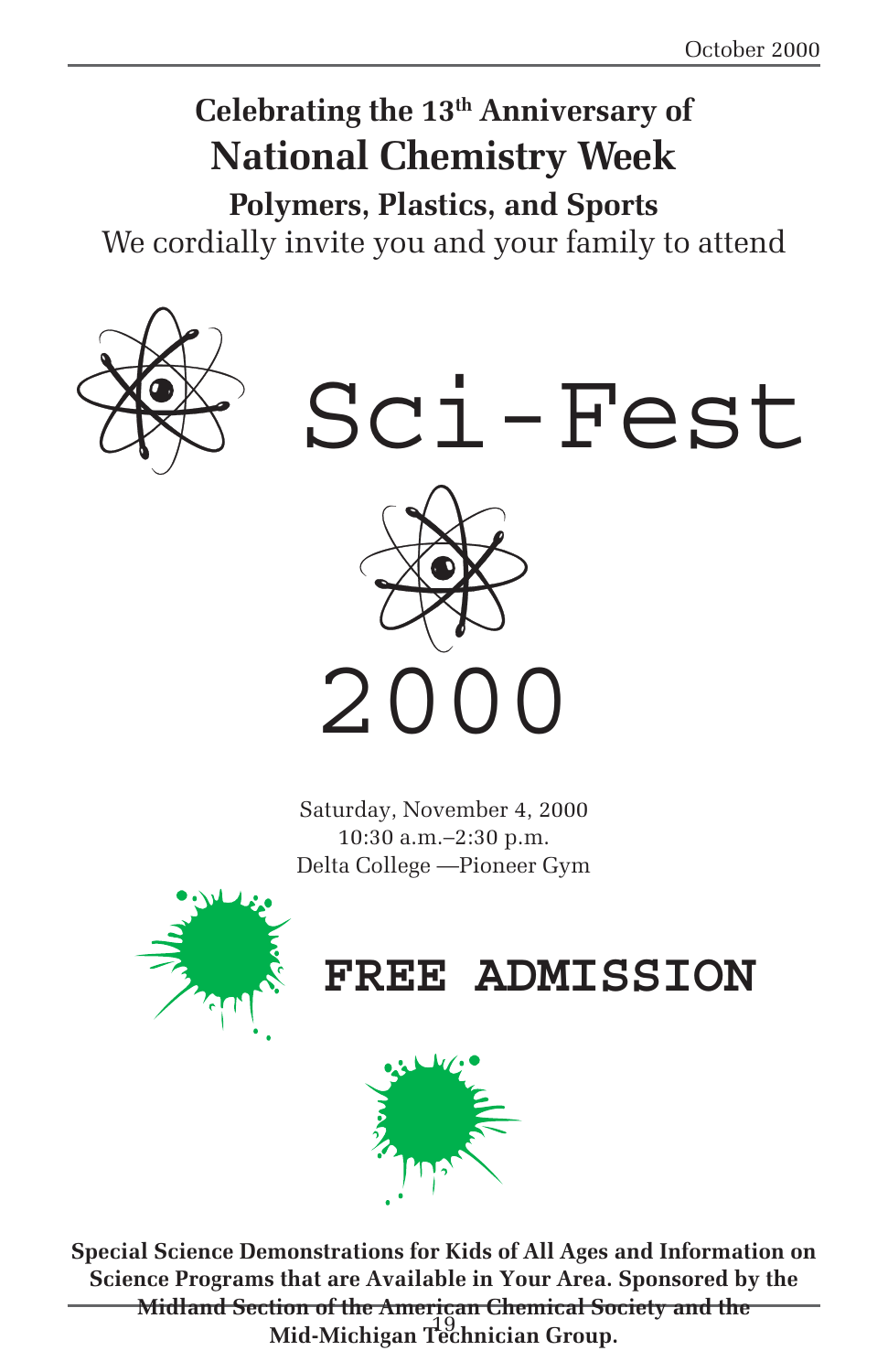# *ACS Dinner Program*

# **"The Beginnings of Free Radical Chemistry: from Moses Gomberg to Morris Kharasch"**

**Thomas T. Tidwell**

Department of Chemistry, University of Toronto Toronto, Ontario, Canada M5S 3H6

Where: Best Western, Valley Plaza, Midland

When: Monday, October 30, 2000

6:00 p.m. cocktails (cash bar), buffet dinner to follow



The discovery of the triphenylmethyl radi-L cal by Gomberg in 1900 had an immediate impact, and there was a surge of activity to confirm and extend this breakthrough, including contributions by Heinrich Wieland (1877–1957), Wilhelm Schlenk (1879–1943), and Karl Ziegler (1898–1973) in Germany, and Carl Marvel and James B. Conant in the U.S.

A separate line of development of the chemistry of free radicals in the gas phase was carried out by physical chemists, including work by Max Bodenstein (1871–1942) in Germany

and Hugh S. Taylor (1890–1974) at Princeton, which culminated in the demonstration by Freidrich Paneth (1887–1958) in 1929 that CH $_{\tiny 3}^{\bullet}$  radicals and a lead mirror are formed upon pyrolysis of  ${\rm Pb}({\rm CH}_3)_4$ , and the mirror may subsequently be removed by other  $\mathrm{CH}_3^{\bullet}$  radicals with reformation of  $Pb(CH_3)_4$ .

Paneth's experiment demonstrated that alkyl radicals were viable chemical intermediates, and it led to a new outburst of activity that was celebrated by a 1933 Faraday Discussion on Free Radicals in Cambridge. This was attended by many of the pioneers in the field, including Gomberg, Ziegler, and Paneth, and others including Erich Hückel, Michael Polanyi, and C.K. Ingold. Taylor and F.O. Rice (1890–1989) at Johns Hopkins quickly used the Paneth mirror technique to demonstrate the presence of radicals in ethylene polymerization and hydrocarbon pyrolysis, respectively.

In 1933 Morris Kharasch (1895–1957) with Frank Mayo published his first paper on the "peroxide effect" in the anti-Markovnikov addition of HBr to propene, but did not mention free radicals at this time. The perox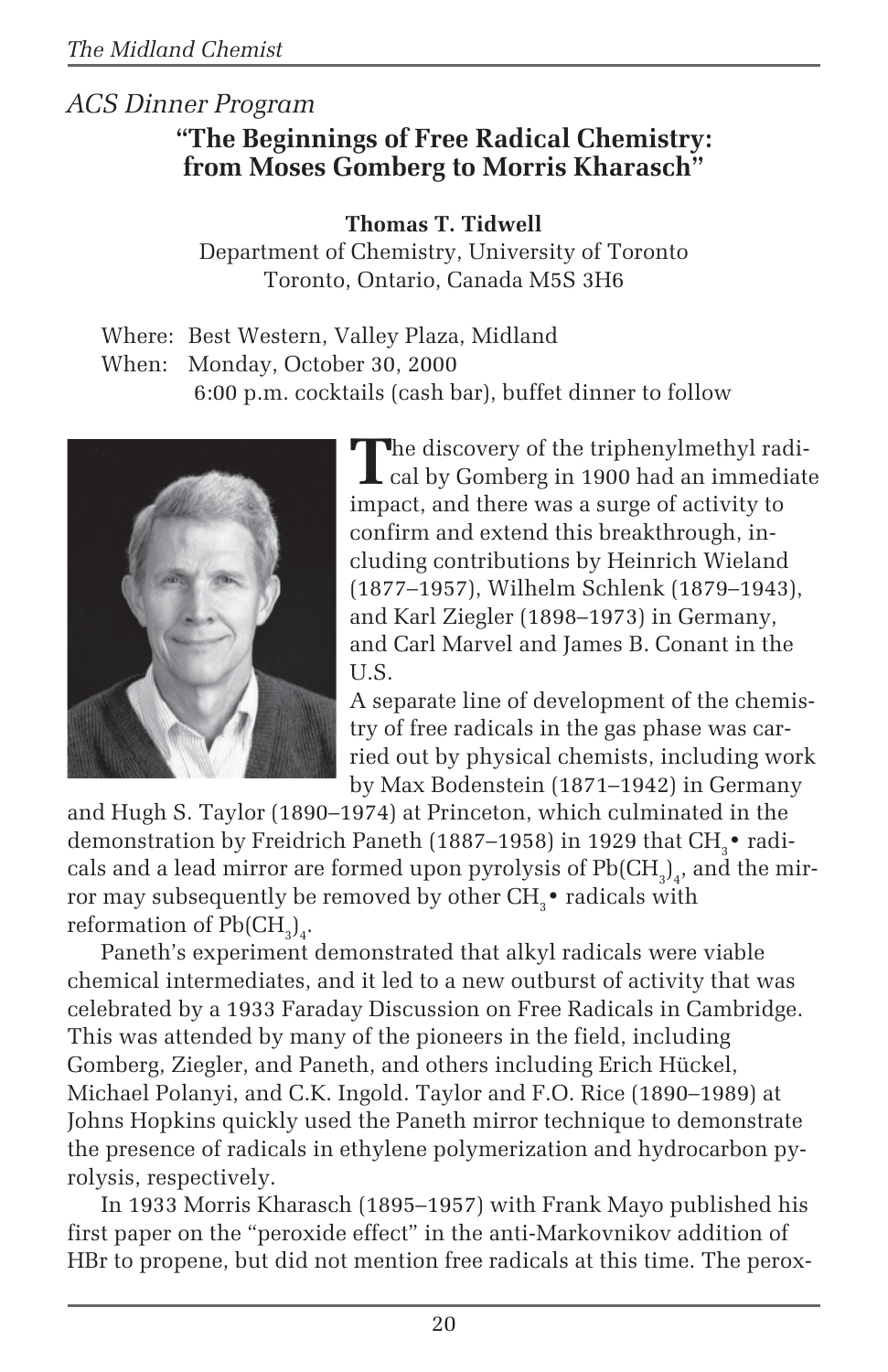ide effect was also studied by Yoshiyuki Urushibara (1901–1972) in Japan, but the free radical mechanism now found in many introductory textbooks was not proposed until 1937, by Kharasch as well as by Donald Hey (1904-1987) and William Waters (1903-1985) in Great Britain.

Other early figures in the field were E.W.R. Steacie (1900–1962) in Canada, Hans L.J. Bäckström (1896–1977) in Sweden, and Nikolai N. Semenov (1896–1986) in Russia. Some mention of the fascinating careers of these pioneers in free radical chemistry, as well as the fickle hand of the Nobel Prize Committee, which missed the chance to recognize individuals such as Gomberg and Paneth, will be presented.

 Tom Tidwell began his study of chemistry by accident while an undergraduate at the Georgia Institute of Technology in 1957, and his first exposure to organic chemistry was from a text by Louis Fieser, which contained historical vignettes about some of the individuals who made important chemical discoveries. His fascination with the inherent logic of the subject has never left him, nor has the appeal of the personalities of its practitioners.

After graduate study at Harvard with P.D. Bartlett and postdoctoral work with Teddy Traylor at the University of California, San Diego, and with Alan Katritzky at the University of East Anglia in Britain, he has been at the University of Toronto since 1972. His research involves the synthetic and mechanistic study of organic reactive intermediates, and his main interest has recently returned to free radicals, while the centennial of the Gomberg discovery of triphenylmethyl has stimulated his curiosity about the founders of the field. He has served in IUPAC as chair of the Commission on Physical Organic Chemistry and is currently vicepresident of the Organic Division.

#### **Solution to September ChemPuzzler**

Hope you found last month's chempuzzler, "Don't Just Stand There, React!, to be both challenging and fun. Here's the solution. We invite your unique submissions to the chempuzzler.